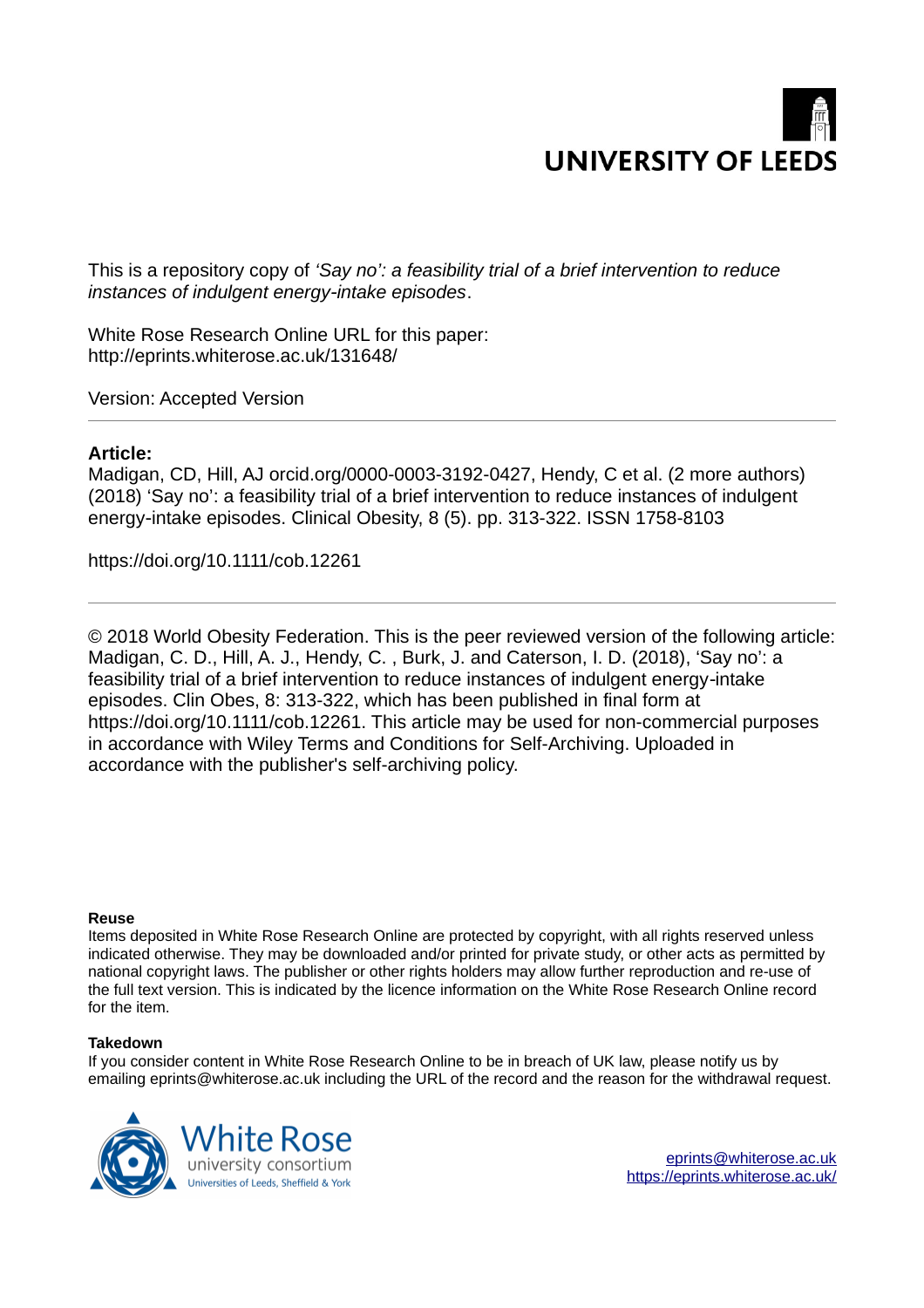## **"Say No": a feasibility trial of a brief intervention to reduce instances of indulgent**

**energy intake episodes** 

**Running title:** "Say No" Trial

Madigan CD<sup>1,2</sup>, Hill AJ<sup>1,3</sup>, Hendy C<sup>1,</sup>, Burk J<sup>1</sup>, Caterson ID<sup>1</sup>

<sup>1</sup> The Boden Institute of Obesity, Nutrition, Exercise & Eating Disorders, Charles Perkins Centre. The University of Sydney, NSW 2006, Australia

<sup>2</sup>Nuffield Department of Primary Care Health Sciences, University of Oxford, Radcliffe Primary Care, Radcliffe Observatory Quarter, Woodstock Road, Oxford, OX2 6GG

<sup>3</sup> Division of Psychological and Social Medicine, Leeds Institute of Health Sciences, Worsley Building, University of Leeds, LS2 9NL

Corresponding author: Claire Madigan, claire.madigan@phc.ox.ac.uk (address as above)

## **Word Count: 4043**

## **Conflicts of interest**

Professor Caterson reports grants from SFI, NovoNordisk, Pfizer and BMS outside of the submitted work; and speakers fees from Novo Nordisk, Servier Laboratories and Ache Pharmaceuticals. Professor Hill has received payment as an advisor for Slimming World. The other authors declared no conflict of interest.

## **Author Contributions**

CM initiated the study idea with input from IDC and AH. All authors were involved in the

design of the study. CM, JB, CH delivered and managed the trial. CM and CH completed

data entry. CM completed the analysis and drafted the manuscript. All authors had input into

the manuscript.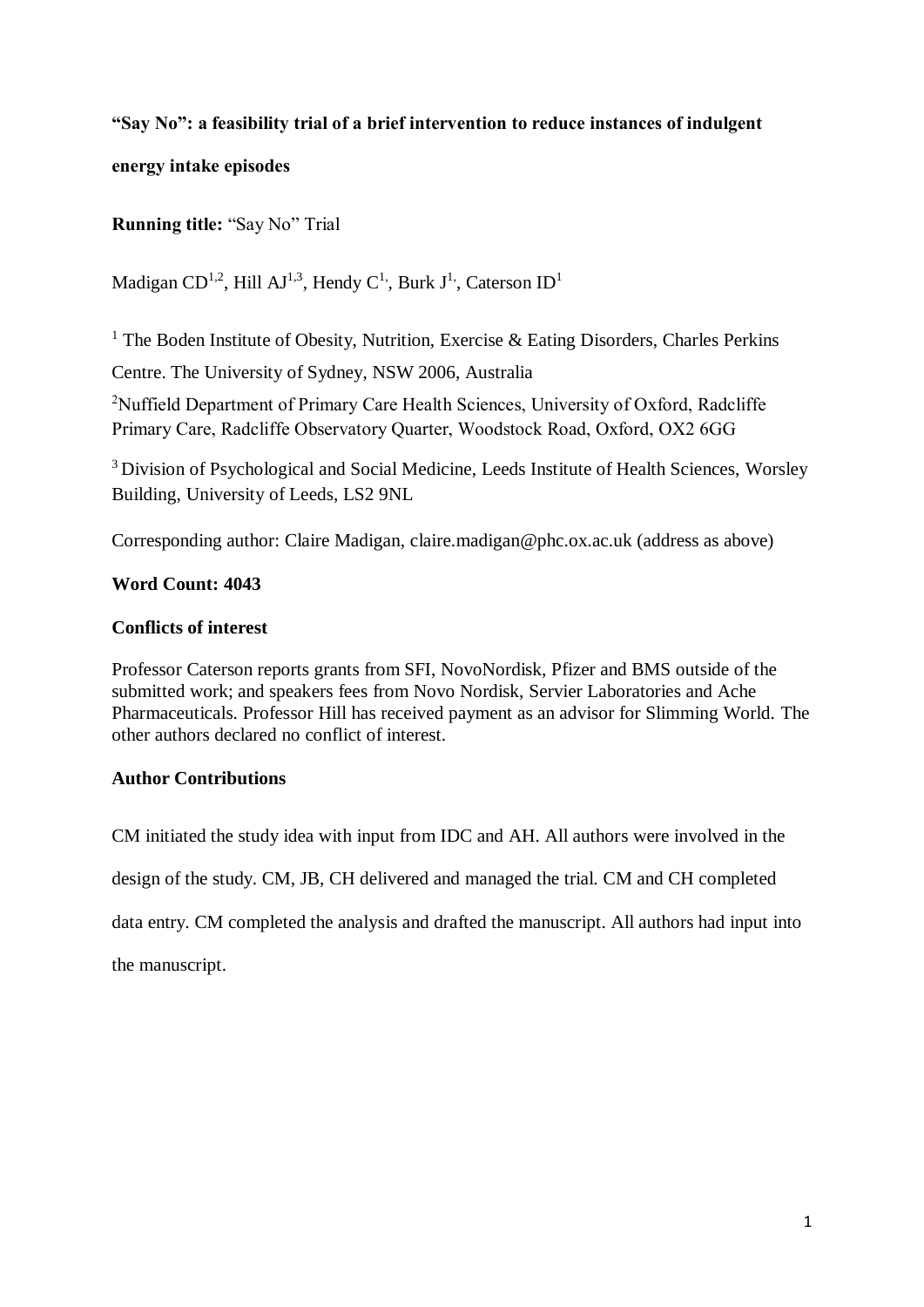#### **What is already known about this subject?**

- Energy dense foods that are high in fat and sugar contribute to weight gain.
- There are a small number of short duration experimental studies that have examined reducing snacks and indulgences.

#### **What does this study add?**

- This study found that people wanted to reduce their indulgences, the brief intervention was feasible and there was a reduction in the number of indulgences consumed.
- Twenty-seven indulgences per week were being consumed at baseline and on average each indulgence was 800 kJ, suggesting intervention is needed.

#### **Abstract**

**Objective:** To examine the feasibility of a brief intervention to reduce instances of indulgent energy intake.

**Methods:** Forty-five participants with a BMI  $\geq$ 25 kg/m<sup>2</sup> were randomised to one of three groups for eight weeks. The control group was asked to complete a questionnaire every four days, the self-monitoring group was given the same instructions but also asked to "Say No" to indulgences. The self-monitoring and feedback group was asked to do the same but in addition to send a photograph or description of that to which they had 'said no' and were then provided with feedback. All participants reported on indulgences for seven days prospectively at baseline and eight-week follow-up.

**Results:** The follow-up rate was 80%; completion of questionnaires was 63% and 87 text messages were sent. The control group reduced their indulgences by 4.1 (SD 10.0), the selfmonitoring group by 13.8 (SD 16.8) and self-monitoring and feedback group by 9.0 (SD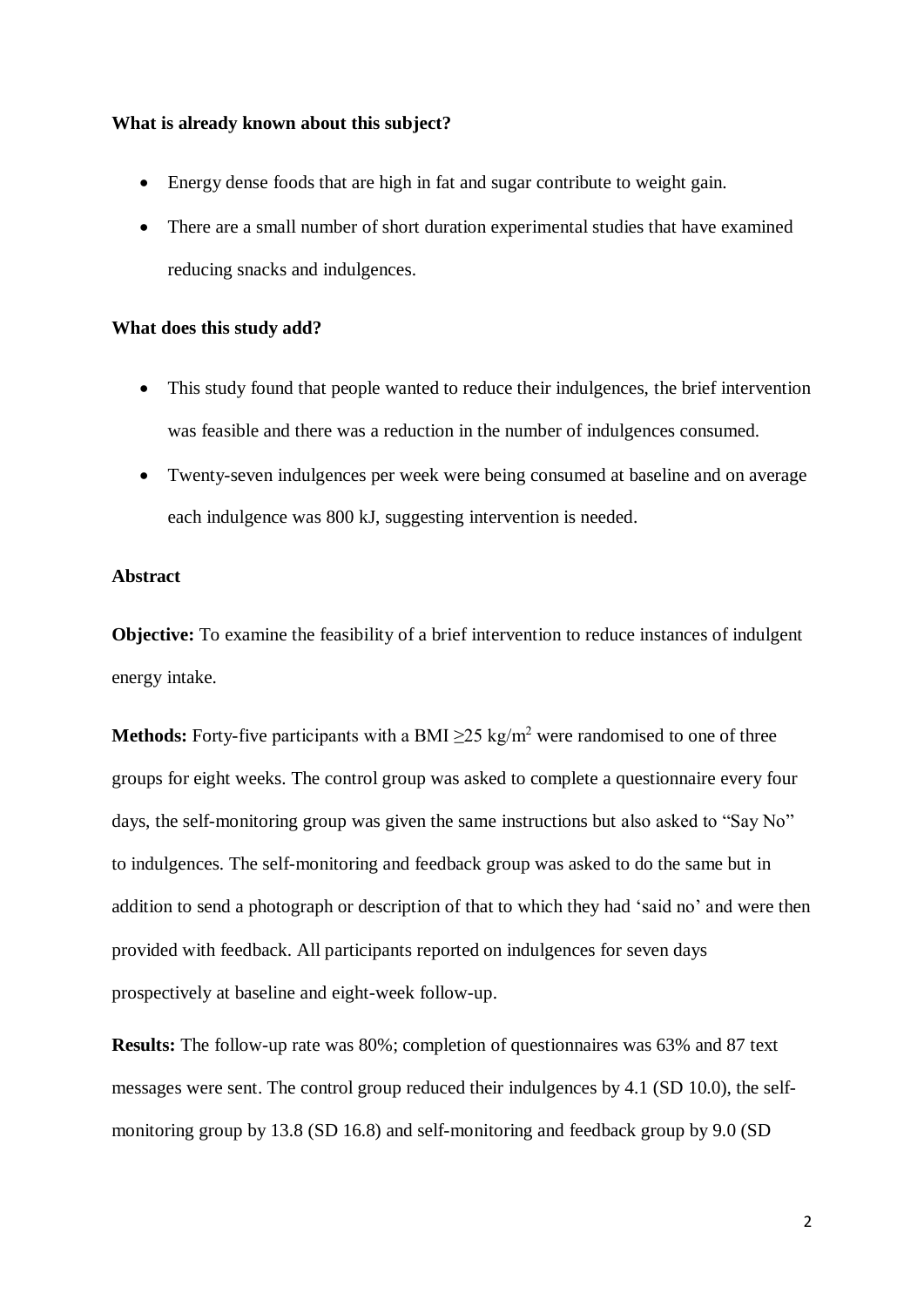11.7) per week. All bar one, feasibility progression criteria were met and this was the return of the indulgence diaries during the intervention period.

**Conclusions:** The study demonstrates the feasibility of a brief intervention to reduce the number of indulgences people ate. The progression criteria were met and areas of improvement are highlighted.

**Key words:** self-monitoring, behaviour change, diet

**ANZCTR:** ACTRN12616001239459

#### **Introduction**

The current environment is one where food temptations and opportunities to eat are frequent, and food is readily available and cheap (1). Thus the environment greatly influences food and beverage consumption (1, 2). Food cues, which emphasise the immediate pleasure of eating foods high in energy, especially those high in sugar and fat, can over-ride the desire to control eating to reach weight loss goals (3). To maintain a healthy weight or reduce weight in the current environment self-regulation of energy intake is necessary.

A strong predictor of weight gain is the consumption of indulgent foods and beverages (high energy) (4-6). This is because additional energy is consumed when indulgences are eaten on top of daily meals (7). We have defined an indulgence in this study as an energy dense, high sugar/high fat food or beverage that would negatively affect a person's weight control attempt. Such indulgences are often called discretionary foods, however the general public may not understand this term (8). These types of foods and beverages account for approximately 35% of total energy intake in American and Australian diets (9, 10). Furthermore, people report snacking (often an indulgence) an average of 14 times per week,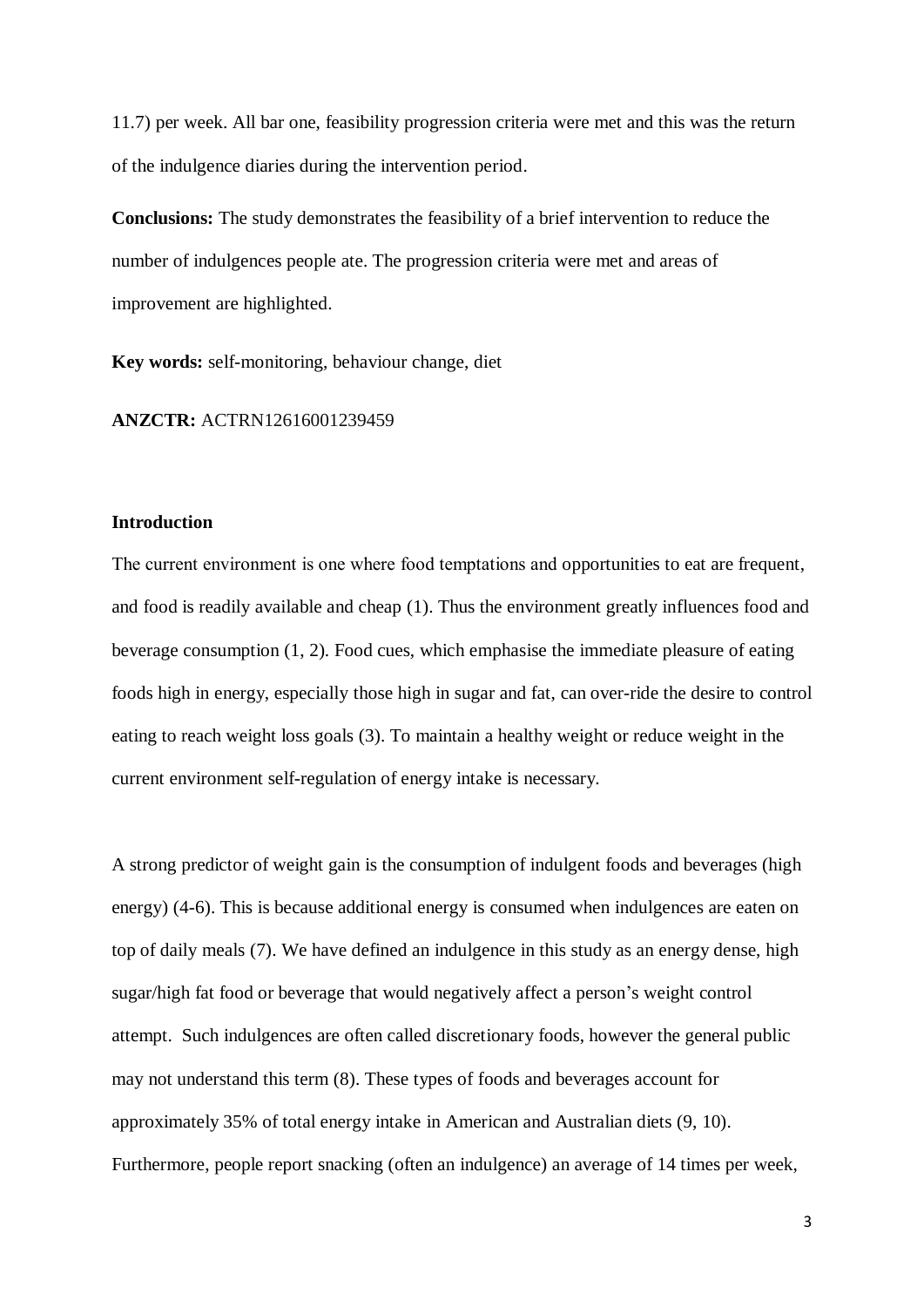with the energy composition of these snacks ranging from 1368 to 1690 kJ (11-13). Portion sizes of discretionary foods have significantly increased between 1995 and 2011 by between 17-66% for foods such as pizza, cake, sausage, processed meat, ice cream, cereal bars and wine. Evidence for the increased risk of weight gain and obesity due to energy dense food, presented in the World Health Organisation's 'Diet, Nutrition and the Prevention of Chronic Disease' report, was rated as 'convincing'(14). Thus an intervention to reduce consumption of indulgences may help in weight control/management (15).

A scoping review that examined interventions to reduce energy dense and nutrient poor foods/beverages found that restriction/elimination strategies were consistently beneficial for reducing energy intake (16). Most studies were laboratory experiments with one-off exposure opportunities or field trials lasting only a few weeks. Small-scale intervention studies have investigated reducing intake of these types of foods/beverages or snacking. Verhoeven and colleagues examined the combination of implementation intentions (i.e. self-determined strategies for behaviour change) and self-monitoring (in the form of cue monitoring) to reduce unhealthy snacking behaviours(17). Participants allocated to the cue-monitoring group reported significantly fewer unhealthy snacking situations per day than the controls (1.49 situations, SD 0.75 versus 1.84 situations, SD 0.82). In another short term intervention study using functional imagery training (a method similar to motivational interviewing but focused on mental imagery exercises for achieving goals) found lower snacking intake over a two week period compared to a waiting list control (18). Experimental studies, mostly involving university students, have also shown that social norm and health messages given prior to ad libitum snacks are associated with less energy intake (19). Although the studies have some initial promise it is not known whether such interventions are effective in the longer term and outside an experimental setting.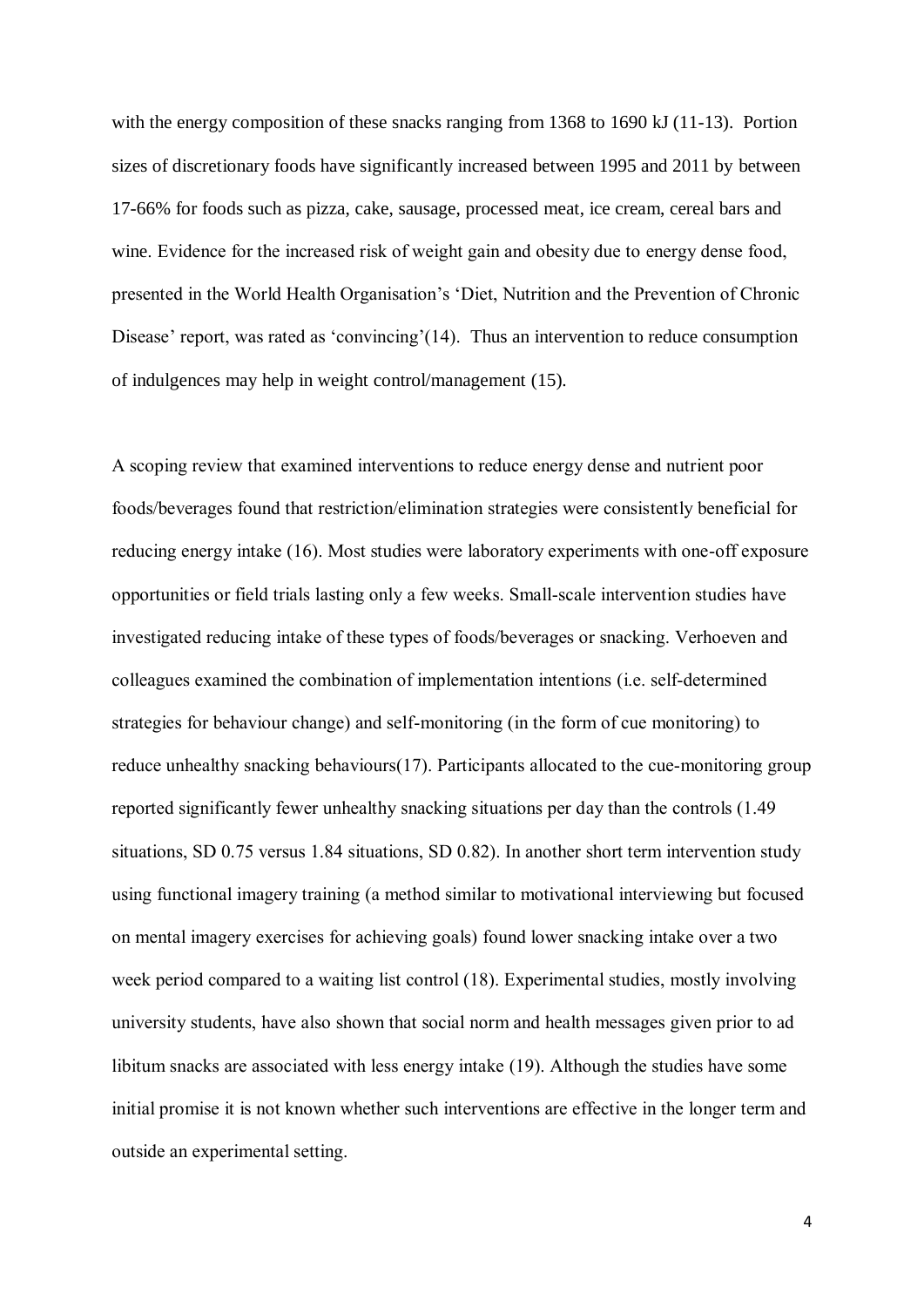Accordingly, an intervention that used behaviour change techniques shown to be effective for lifestyle behaviours and that could be easily implemented in routine practice or offered as brief advice was developed (20-22). This intervention focused on "saying no" to indulgent energy intake by means of self-monitoring. Also studied was whether adding feedback and accountability to the intervention produced further benefit. The intervention was based on the self-regulation theory which argues there is a process of conscious personal management which involves monitoring one's behaviour and evaluating it against set goals (23). The aim of self-monitoring is to increase self-awareness and this heightened consciousness may lead to the individual making improvements to their lifestyle (23). It can provide positive reinforcement for weight management and individuals are able to identify lapses in their progress and adjust their behaviour accordingly.

The aim of this study was to examine the feasibility of two brief behavioural interventions to reduce instances of indulgences and therefore reduce energy intake in people who were overweight or with obesity. The main determinants of feasibility were participant recruitment (target 15 per month), follow-up rates of at least 70% at eight weeks, intervention engagement (at least 50% of the intervention group attempted the intervention), and a reduction in indulgences of at least seven per week.

#### **Methods**

The design was a three-arm feasibility RCT.

#### **Participants**

Forty-five participants were recruited through the Boden Institute Clinical Trial Database, advertisements, and by word of mouth. Interested registrants completed screening by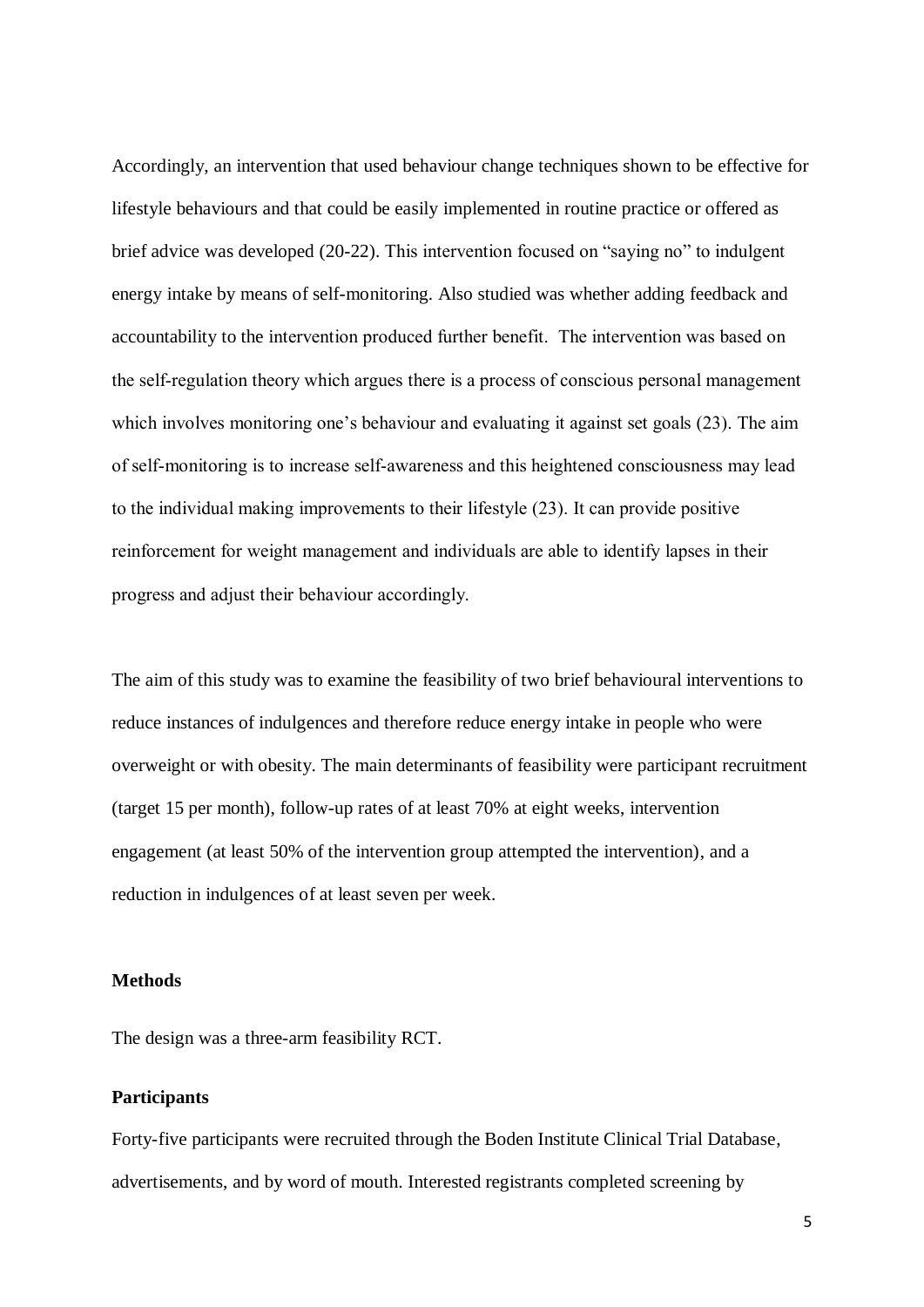telephone and eligible participants were given an appointment at the Charles Perkins Centre/ Royal Prince Alfred Hospital, Clinic (CPC RPA Clinic) Sydney to discuss the trial in more detail, confirm eligibility, and give written informed consent. Inclusion criteria were: aged  $\geq$ 18 years with a BMI  $\geq$ 25 kg/m<sup>2</sup> and wanting to reduce the number of indulgent foods and drinks they consumed. Exclusions were pregnancy or intending to become pregnant within the study time period; poor understanding of English; currently attending a weight management programme or taking part in a clinical weight loss study; taking weight loss medications or other drugs that might affect body weight e.g. anti-psychotics, antidepressants, or corticosteroids; or if they had a history or presence of malignancy. The study was approved by the RPAH Sydney Local Health District Human Research Ethics Committee (X16-0163, HRE/16/RPAH/202).

#### **Outcomes**

The following feasibility measures and progression criteria were assessed:

- Number of participants recruited within three months target 15 per month.
- The number of indulgence diaries at baseline and eight weeks completed, as the change in the number of indulgences consumed would be the primary outcome in a future study (at least 80% in those that attend for follow-up) as found in a previous study collecting dietary data (24)).
- Less than 30% drop out rate for participants by eight-week follow-up. This was chosen in comparison to a more conservative 20% rate given the nature of this as a low intensity and broadly unsupported intervention.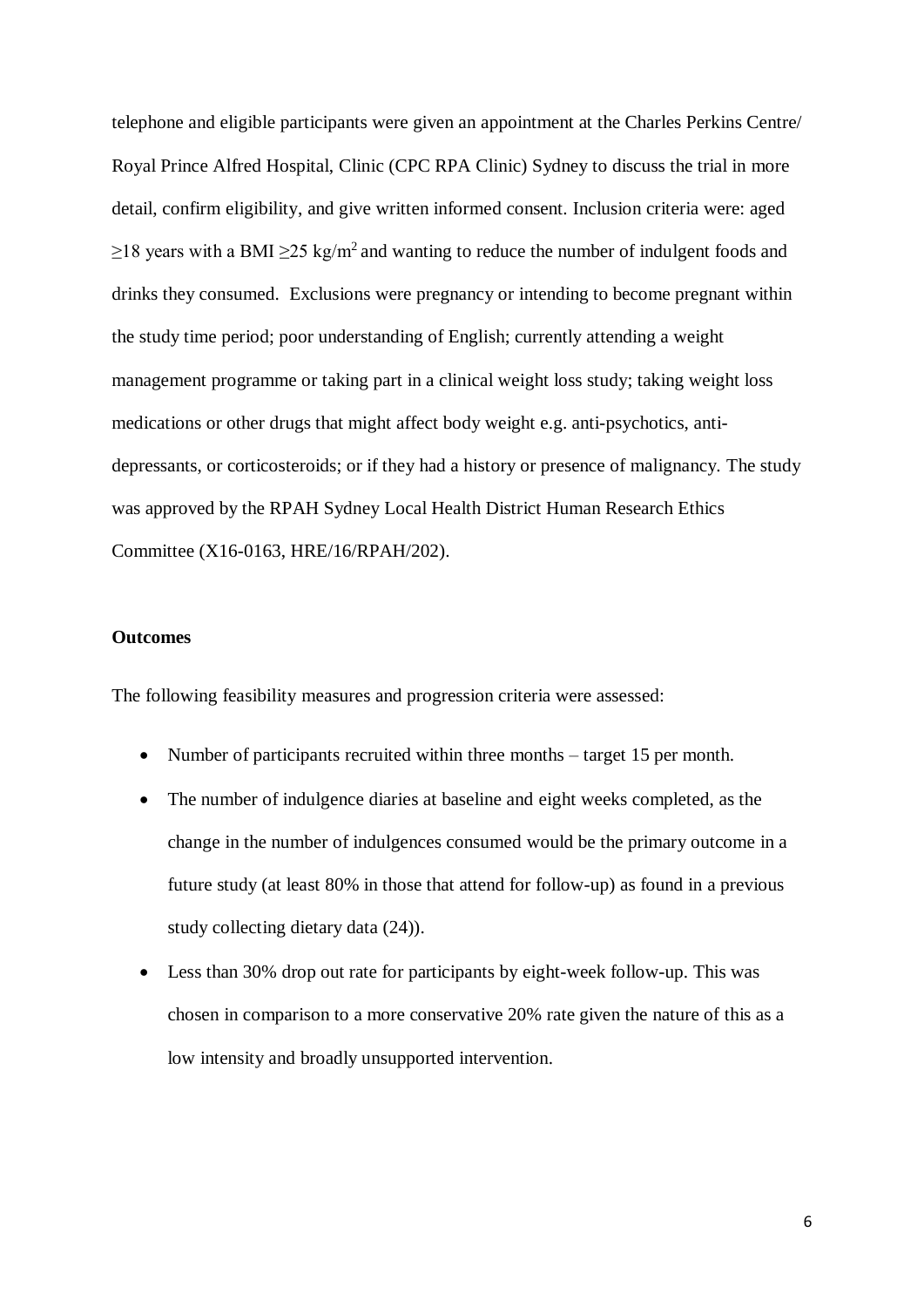- A response rate of at least 50% for the on-line questionnaires as a measure of engagement, given the regularity of required completion (every four days during the intervention period) and the low intensity, unsupported nature of the intervention.
- A mean reduction of seven indulgences per week as an indication of the intervention having an effect. This reduction in indulgences was chosen as evidence suggests people snack (one form of indulgence) approximately 14 times per week and by reducing this by 50% participants may reduce their energy intake by around per kJ per week (11, 13).
- Intervention (self-monitoring groups) only: At least 50% of the intervention group attempted the intervention as measured by text messages and the number of selfmonitoring diaries during the intervention completed.

The primary outcome was the change in the number of self-defined indulgences, which would allow estimation of effect sizes for future trials to be powered properly. Secondary outcome measures that might provide information about the mechanisms of the intervention and to assess adherence were assessed. These included changes in self-regulation, control of eating and food cravings.

#### **Outcome Measures**

#### Indulgence diary

Participants were asked to complete a paper-based indulgence diary for seven days prior to their baseline appointment and seven days prior to the end of the intervention (at eight weeks). Participants were asked to record a detailed description of each indulgence, the time and place they "said no" to it. An indulgence was described/defined as: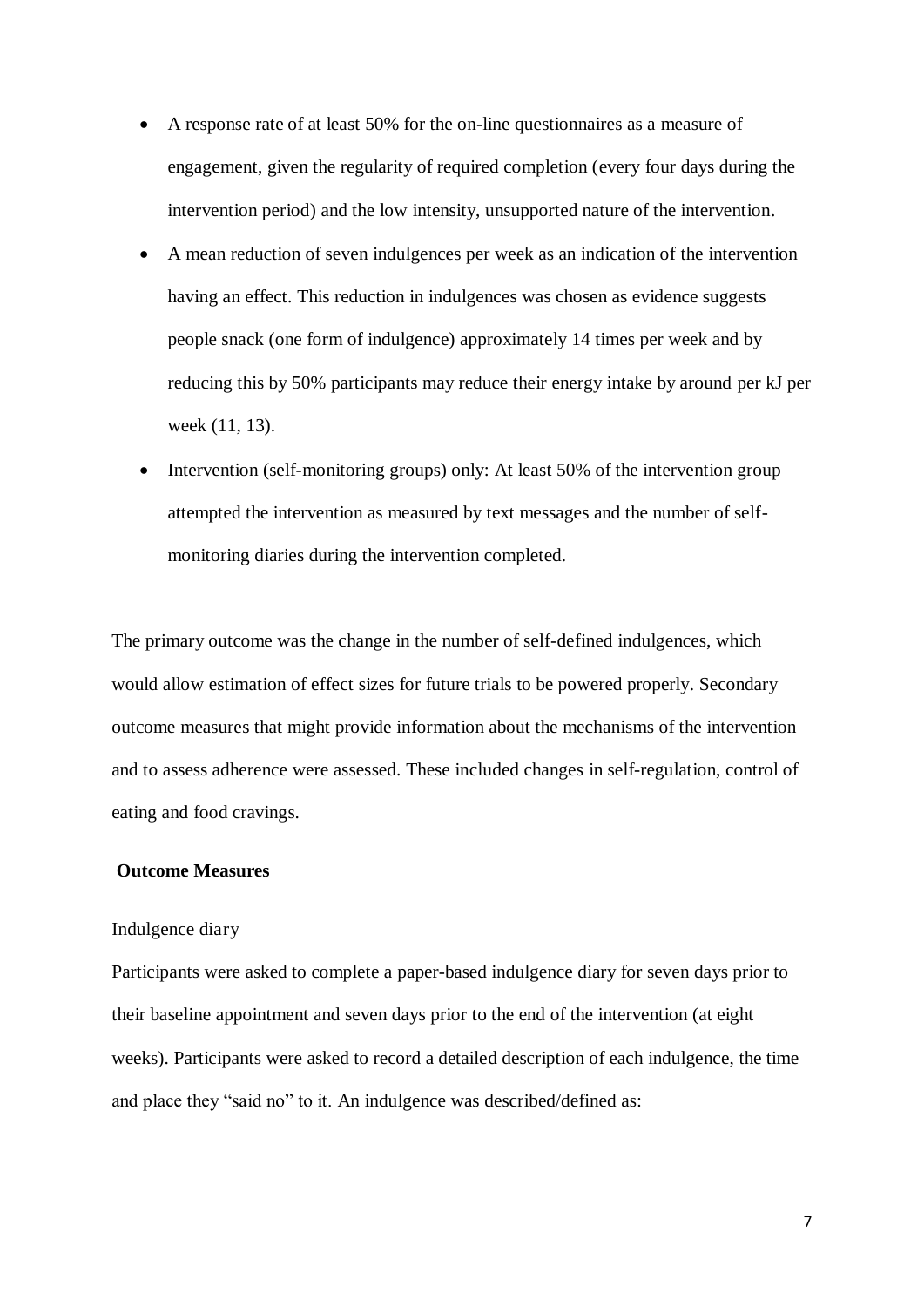"Eating or drinking something that you enjoy but which is usually thought of as "bad" or unhealthy when related to weight control. These indulgences could contribute to weight gain through eating and drinking additional foods."

#### Participant characteristics

Height was measured to the nearest 0.5 cm and weight to the nearest 0.1 kg. These were used to calculate BMI ( $kg/m<sup>2</sup>$ ). Weight change was calculated from baseline to follow-up. Occupation status was classified as student, employed or retired. Participants were also asked about current health conditions and whether they were taking any medication.

#### Psychological Measures

Food cravings, appetite, and mood and were measured via the Control of Eating Questionnaire which has been validated in previous studies (25, 26). Items of the scales were added together and divided by the number of items to preserve a scale of 0-10. Higher scores were associated with greater appetite, cravings and intensity of mood. The questionnaire has five sub-scales of overall craving control, cravings for sweet foods, and cravings for savoury food, appetite, and mood. In addition to these being measured at baseline and end of intervention, all groups were asked to complete it electronically every four days. Selfregulation was assessed by the short self-regulation questionnaire designed to measure the generalized ability to regulate behaviour so as to achieve desired future outcomes (27). Higher scores indicate greater self-regulation.

#### **Intervention engagement**

The number of online questionnaires (control of eating questionnaire) during the intervention period was measured and summarised as a percentage completed for all three groups. For the self-monitoring group and the self-monitoring and feedback group, the number of self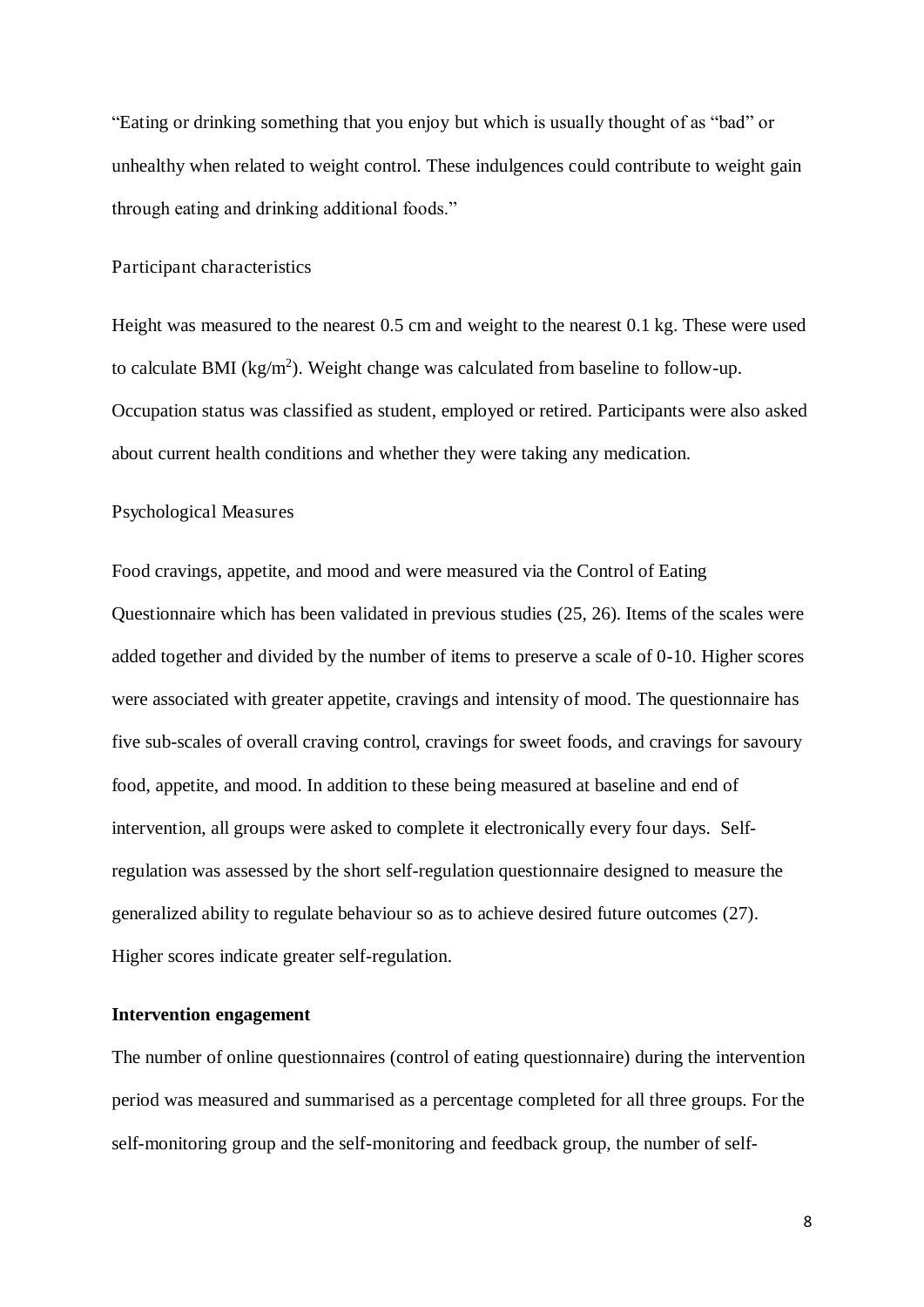monitoring diaries completed (and returned) at the end of the intervention was summarised as a percentage of the full number of diaries that could have been completed. The number of text messages sent by the self-monitoring and feedback group was collated.

### **Procedure**

Participants were informed that this was a study examining strategies to help people take control of their eating and reduce indulgences. The study was explained to participants on the telephone and they were prompted to reflect about how many indulgences they consumed and if this would be a suitable study for them. Participants were told there were three groups to which they could be randomised: one focusing on recording hunger and eating control, one on self-monitoring, and one on self-monitoring with feedback. Participants were not told any further details about the intervention groups. Researchers were not blinded to group allocation.

#### **Allocation and randomisation**

Participants attended the CPC RPA clinic for their baseline visit and were randomised after giving consent; eligibility assessment and baseline measurements were taken, using opaque sealed envelopes. An independent researcher prepared a simple randomisation list using a software programme.

#### **Interventions**

All groups were asked to complete their tasks for eight weeks.

#### **Control group**

This group was instructed to make ratings of their hunger, mood, control of eating and food cravings in an electronic record every four days that was sent to them via text message of email.

#### **Self-monitoring group**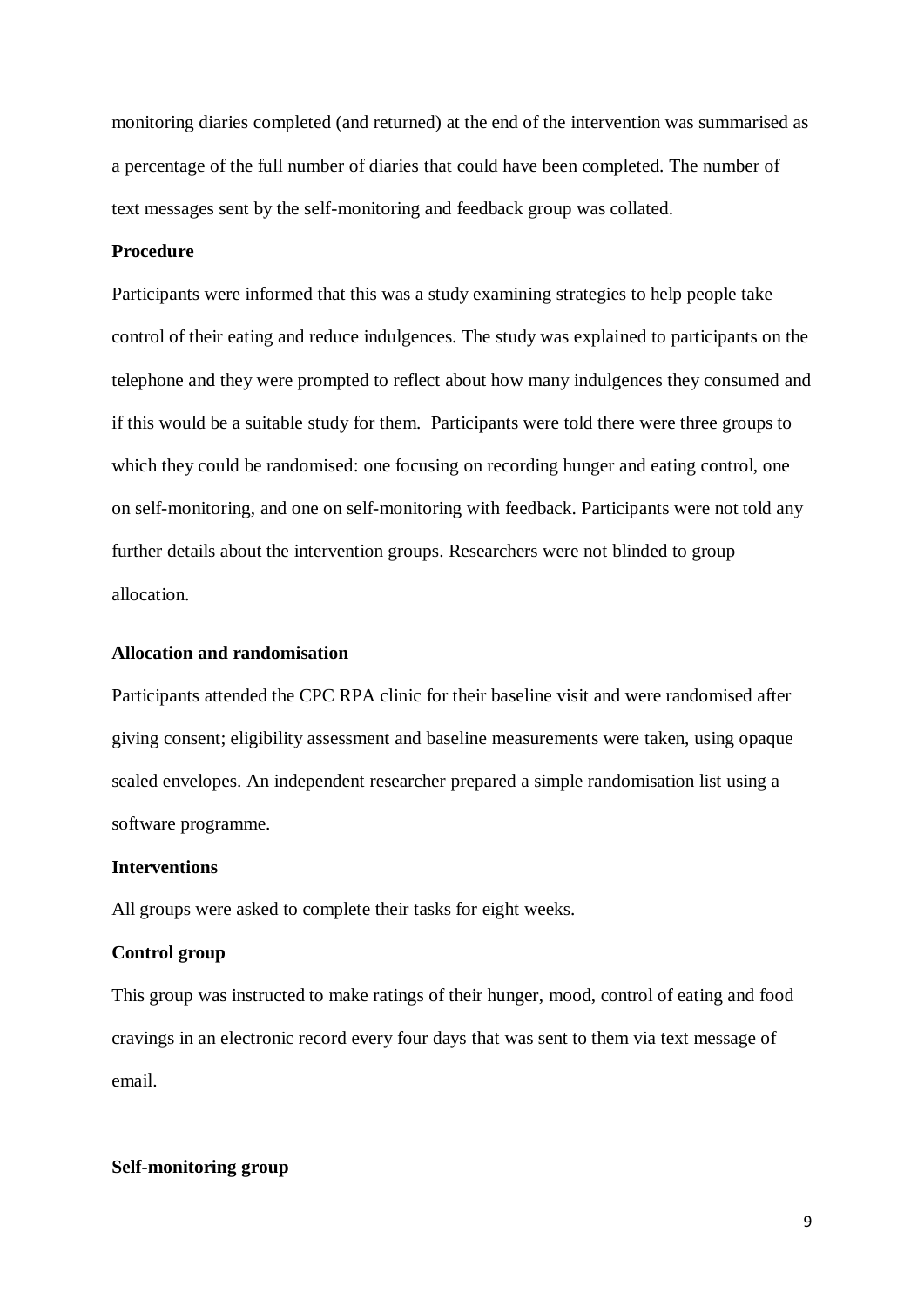In addition to making the above ratings, participants were instructed to "say no" to an indulgence seven times per week (goal setting) and describe the indulgence in a booklet provided which they were asked to return at the last research visit. Participants were given tips on how to implement the "say no" intervention at baseline (Table 1).

#### **Self-monitoring and feedback group**

In addition to the ratings and the self-monitoring, participants were instructed to send a photograph or detailed description of that to which they had "said no" via text message to the research team. Participants then received feedback about how many kilojoules (kJ) they had saved by "saying no". The text messages were tailored to the individual by selecting the most appropriate text, adding the name of the person and the estimated number of kJ saved by saying no. The research team aimed to respond to participants immediately but during the working week this was within three hours and outside of this time was 15 hours.

#### **Data Analysis**

Some participants did not complete seven days of self-monitoring. To allow comparisons and for those with missing data, the number of indulgences and kJ was divided by the number of days for which the diary was kept and then multiplied by seven. As this was a feasibility study data were analysed descriptively with means calculated for the outcome measures and the mean change in indulgences, kilojoules of indulgences, body weight, self-regulation, and control of eating variables are reported.

FoodWorks (Xyris Software, 2017) was used to analyse the indulgence diary data and was entered by one author and then checked by a second. Any discrepancies were discussed with a third author. Standard serving sizes were used if participants did not specify these and were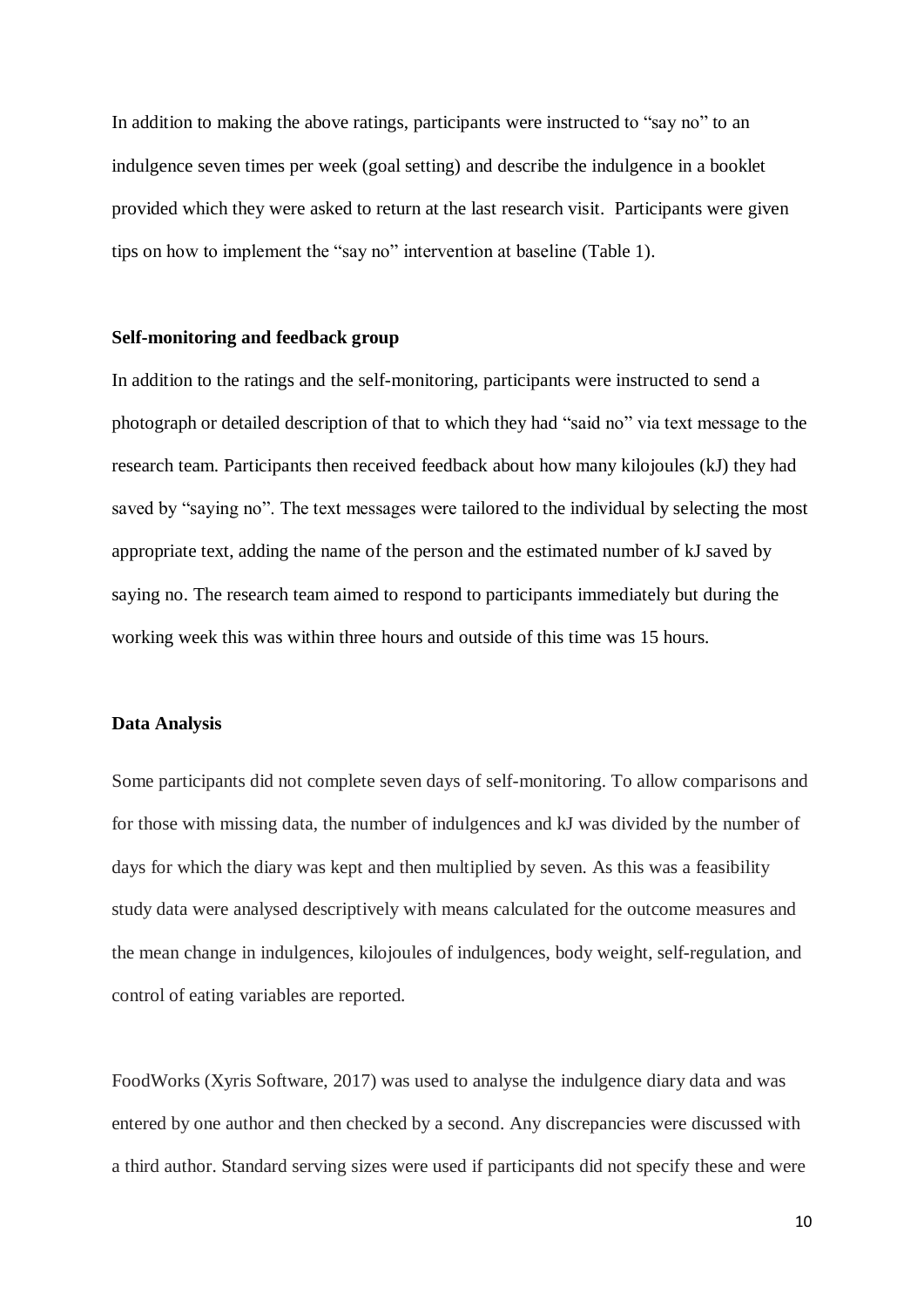based on the Australian guidelines: www.eatforhealth.gov.au. On several occasions people reported having multiple servings e.g. cheese and crackers. These were defined as one indulgence as they were eaten at the same time. However, if a person reported having cheese and crackers in the morning, and then again in the evening these were counted as two indulgences. Each beverage was counted as one-indulgence and standard measures were used.

#### **Results**

#### **Feasibility**

Participants were recruited between September and October 2016, i.e. within two months, and follow-up took place from October until December 2016. In total 68 participants were assessed for eligibility (see Figure 1). Twenty-three people were excluded (see Figure 1) and 45 participants were randomised with a recruitment rate of 66%. The overall follow-up rate was 80% (n=36).

In all groups participants completed the control of eating questionnaire every four days electronically. There were seven entries without an ID number or with an ID number entered incorrectly. The completion rate was high but responses did vary between no response and 14 responses. Overall, participants completed the questionnaire on 7.5 (SD 4.4) occasions i.e. 63% of the time.

Not all participants recorded seven days of indulgences at baseline: 84.4% did so but 9% completed 6 days, 4.4% 5 days and 2.2% (n=1) completed four days. Overall, there were few difficulties analysing the indulgence diaries. The exception was if the person had a second portion, as there were not enough details given to estimate kJ as they had simply written, for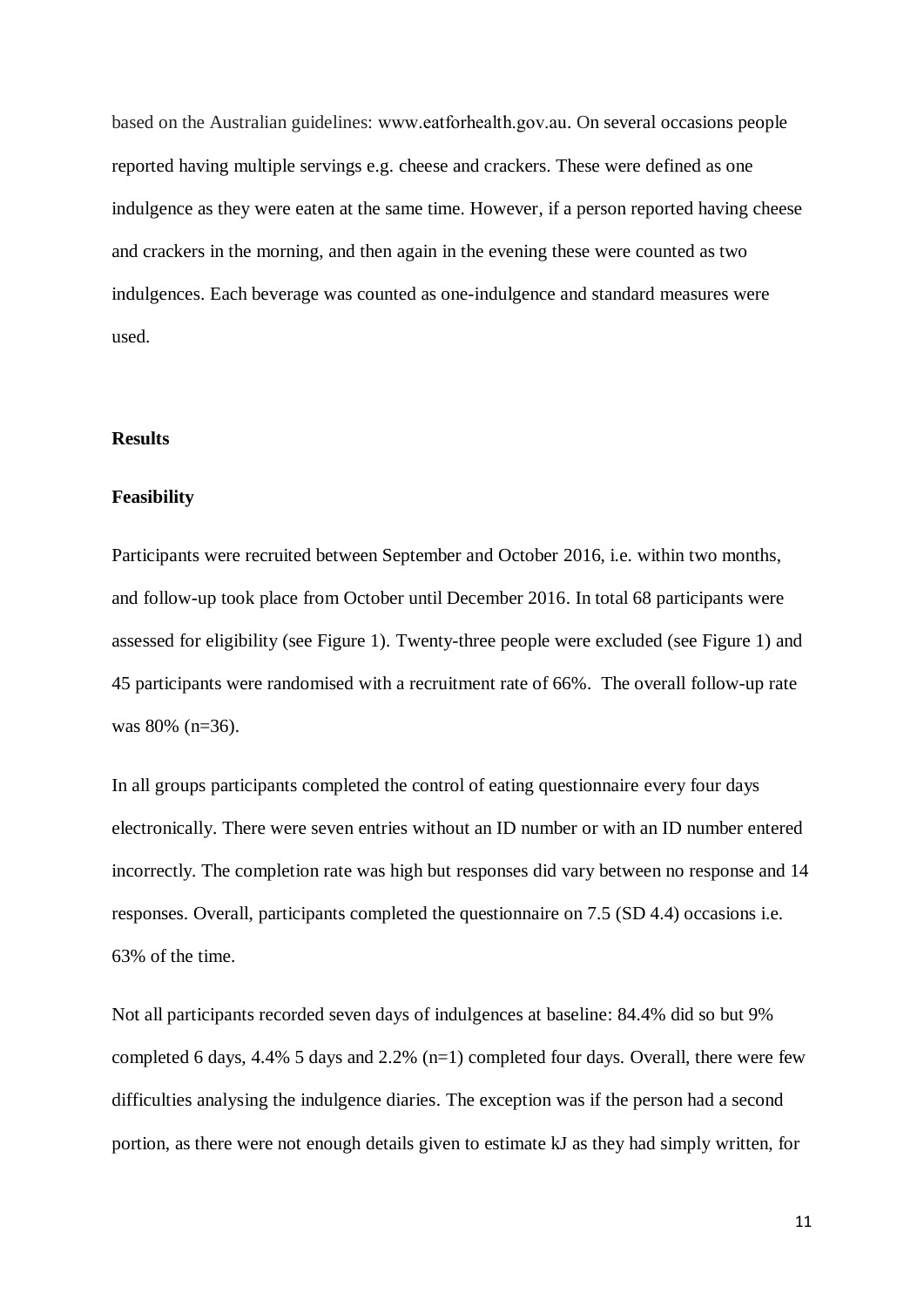example, "too much". At follow-up 32 participants provided indulgence diaries (71% of total sample and 89% of those who attended follow-up) for seven days. There were missing diaries for participants who attended follow-up and this was due to them forgetting the diary and then not posting the diary to the research team.

Only 14 participants out of 30 (the two intervention groups) returned their self-monitoring diaries and, of these, 10 wrote down the indulgences to which they had "said no" and four wrote down the number of indulgences they had eaten. In total the self-monitoring and feedback group sent 87 text messages. Ten out of 15 participants sent at least one text message and the range was between one and 23. Some participants "said no" to more than one indulgence in a text message, thus the number of indulgences to which they had "said no" was greater than the number of text messages. Both intervention groups reduced the number of indulgences they had eaten by at least seven at follow-up.

The reasons given for not attending follow-up do not appear to be related to the "Say No" intervention (Figure 1). Participants who did not return to follow-up had similar characteristics to those who completed follow-up.

#### **Change in indulgences and effect sizes for future trials**

Participants in the three treatment arms were similar on all baseline characteristics (Table 2). At baseline participants were, on average, having 27 (SD 12.5) indulgences per week, equivalent to approximately 3.9 (SD 1.8) indulgences per day (Table 3). This was an additional 22047 (SD 11614) kJ of energy intake per week at baseline. At follow-up there was a decrease in indulgences to 19.6 (11.3) per week. There was a trend for greater reductions in indulgences in the intervention groups compared to the control group.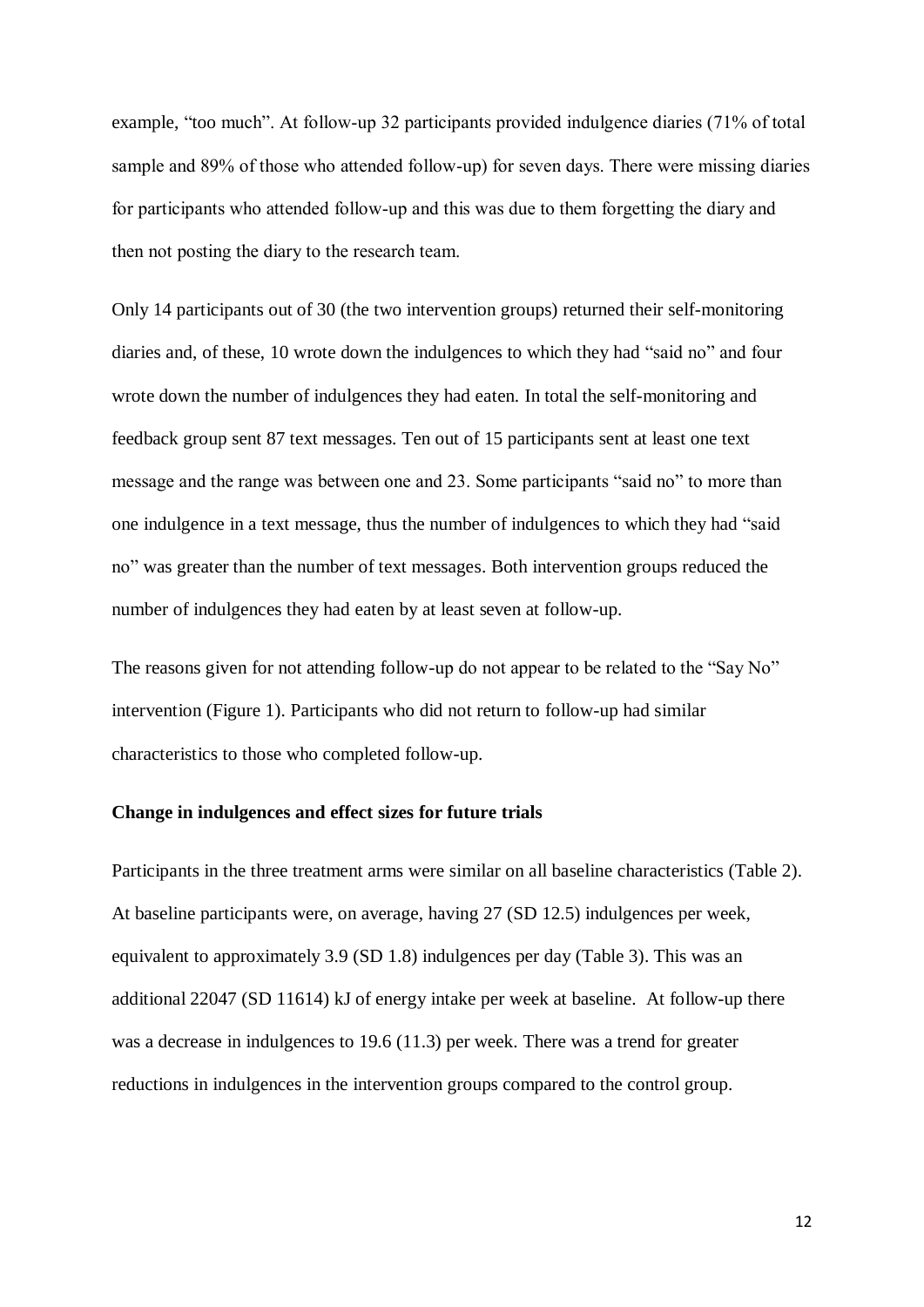Participants who returned their diaries that described what they "said no" to were "saying no" to eight indulgences per week and this decreased slightly by week six. Figure 2 details the foods to which participants had "said no". The most frequently reported foods or beverages participants "said no" to were sweet foods/bakery items, alcohol and chocolate.

For the differences found here in indulgences between groups i.e. a mean difference reduction of 4.9 indulgences between the control group and the self-monitoring group, a sample size of 190 participants would be required based on the standard deviations within this study to test the effectiveness of the intervention. With a loss to follow-up of 20%, 228 participants would need to be recruited.

#### **Weight Change**

Participants lost 0.6 kg (SD 1.8) during the eight-week intervention, with no differences by group (Table 3).

#### **Self-regulation**

The average score for self-regulation was 99.6 (SD 9.2); equivalent to the second upper quartile of total scores suggesting most people had good perceived self-regulation. All groups had improved self-regulation scores at follow-up but no pattern by group was observed (Table 3).

#### **Control of eating**

At baseline the self-monitoring group had greater overall difficulties with food cravings and control of eating than the control group and both the intervention groups had greater cravings for sweet foods (Table 3). Scores improved for cravings/control of eating in all groups. There appeared to be a trend of greater improvements in the self-monitoring group compared to the other groups.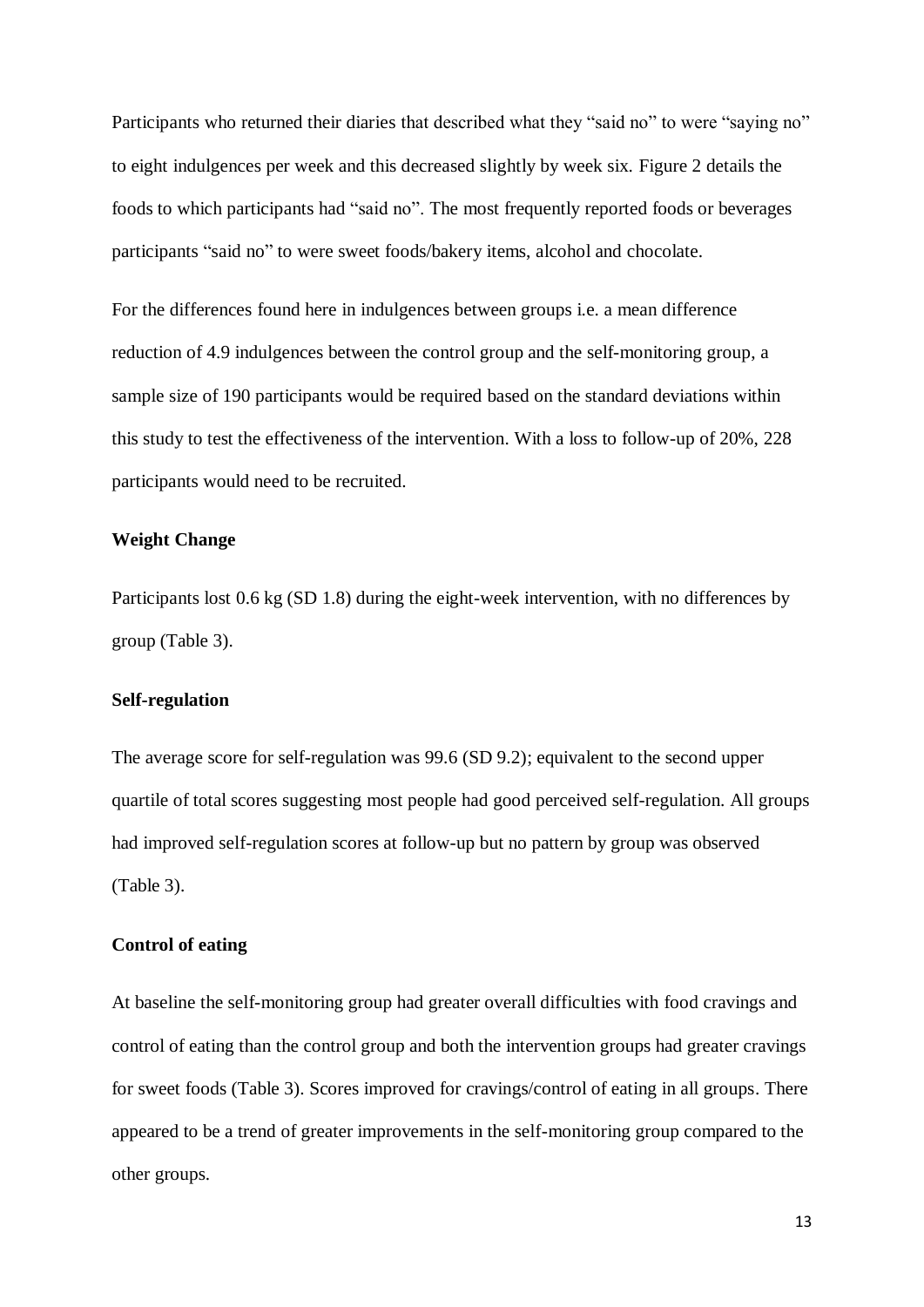#### **Discussion**

This study aimed to examine the feasibility of two brief interventions to reduce the number of indulgences a person consumes. All bar one of the feasibility progression criteria were achieved. The study had a high conversion rate of screening to recruitment of 66% and participants were successfully recruited within two months. Retention rates were 80%, suggesting that it is feasible for participants to take part in the study and to provide follow-up data. Participants completed the indulgence diaries at baseline but there were some with missing days and in future studies participants could be prompted at appointments or by text message to remember what they ate and record it.

The intervention groups were asked to self-monitor what they "said no" to in a diary on a weekly basis (as part of the intervention) and just less than 50% returned these diaries. This was the only feasibility progression criterion not achieved. The on-line questionnaires (control of eating measures) had a 63% response rate and participants were asked to complete these on a greater number of occasions (every four days) that could be argued were more burdensome. This latter method could be used in future studies or we could send reminder text messages or emails for participants to complete their diaries.

The self-monitoring and feedback group sent eighty-seven text messages. Some participants noted difficulties with taking and sending photographs. For example, some reported since they had not physically seen the indulgence they could not take a photograph, even though they had thought about consuming the food or beverage and had "said no". Therefore in developing the intervention further we could explore the use of an app, which contained foods and beverages and they could select automatically such as integration with my fitness pal or other applicable application.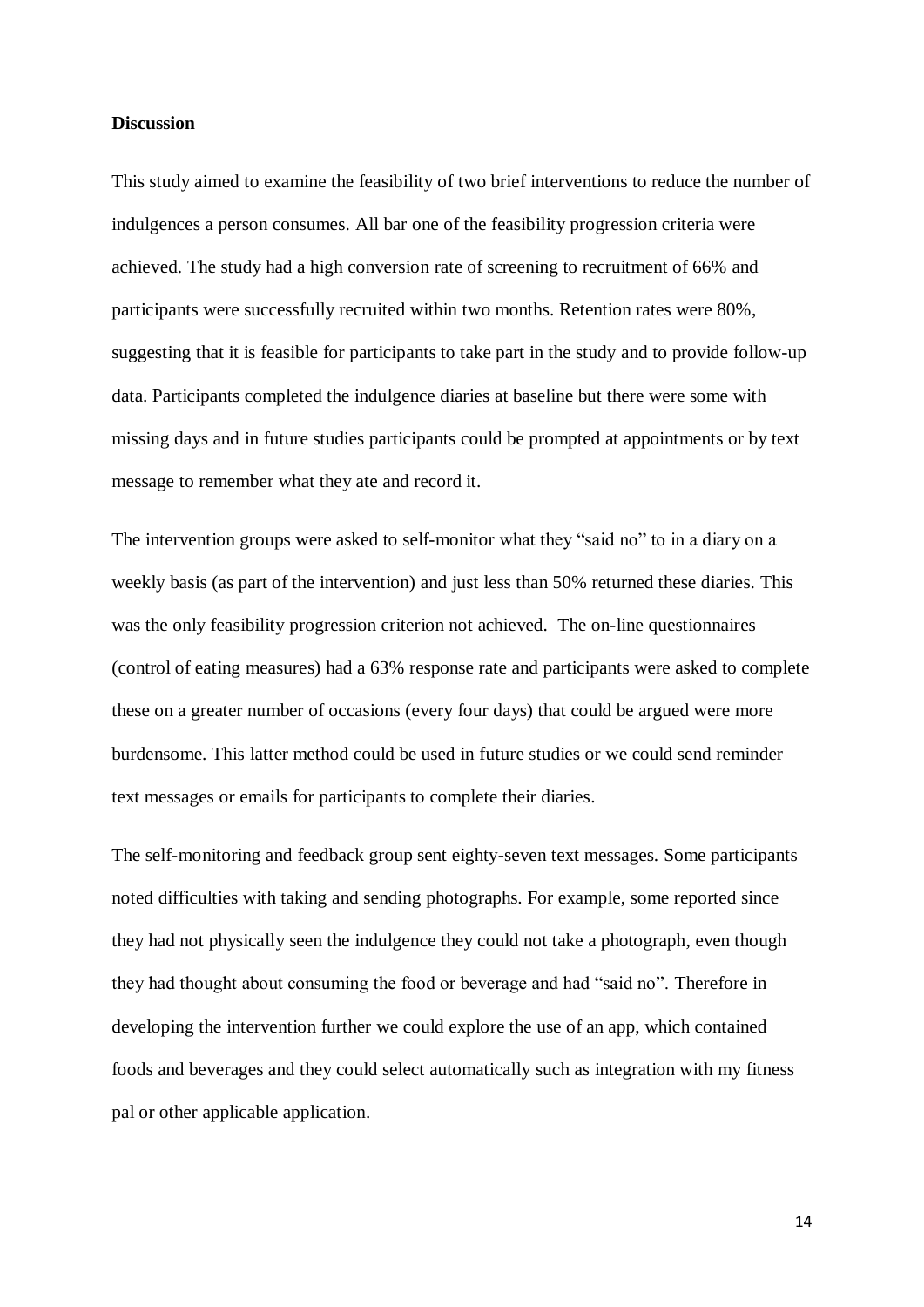The initial intervention results appear promising. By introducing a strategy that involved "saying no" to an indulgence (defined by the person) the intervention groups changed their behaviour and reduced their indulgences by 14 and nine indulgences per week, whereas the control group reduced their indulgences by only four, with an average indulgence being approximately 800 kJ. There was no evidence that feedback (accountability) improved the "Say No" intervention. The follow-up measurements took place for the majority of participants at the start of the Christmas holiday period in Australia. It is likely there were more opportunities for consumption of indulgences and therefore reducing the number of indulgences at this time might have been harder than at other times as there were more opportunities to eat. Previous evidence has shown that on average people gain 0.4-0.7 kg during the holiday period from November to January, which suggests an increase in energy intake therefore intervention at this time is warranted (28).

Overall, general self-regulation was high at baseline and there were small further improvements. In developing this intervention there was a concern that "saying no" might increase food cravings, as people would stop themselves from having an indulgence and then possibly become fixated upon it. Equally the intervention is about control of food and beverage intake thus we might expect control of eating to increase. The results showed that cravings decreased and overall control of eating improved in all groups, both positive outcomes.

Previous studies have found that people snack around 14 times per week (11, 13, 17). We found at baseline people indulged on average 27 times per week, nearly double the amount previously reported. This is likely to reflect how we defined an indulgence compared with a snack. People could still have indulgences as part of meals and these would not be considered a snack, as a snack is normally defined as something eaten between meals, hence why differences may be found. Additionally, snacking on healthy foods can be beneficial for some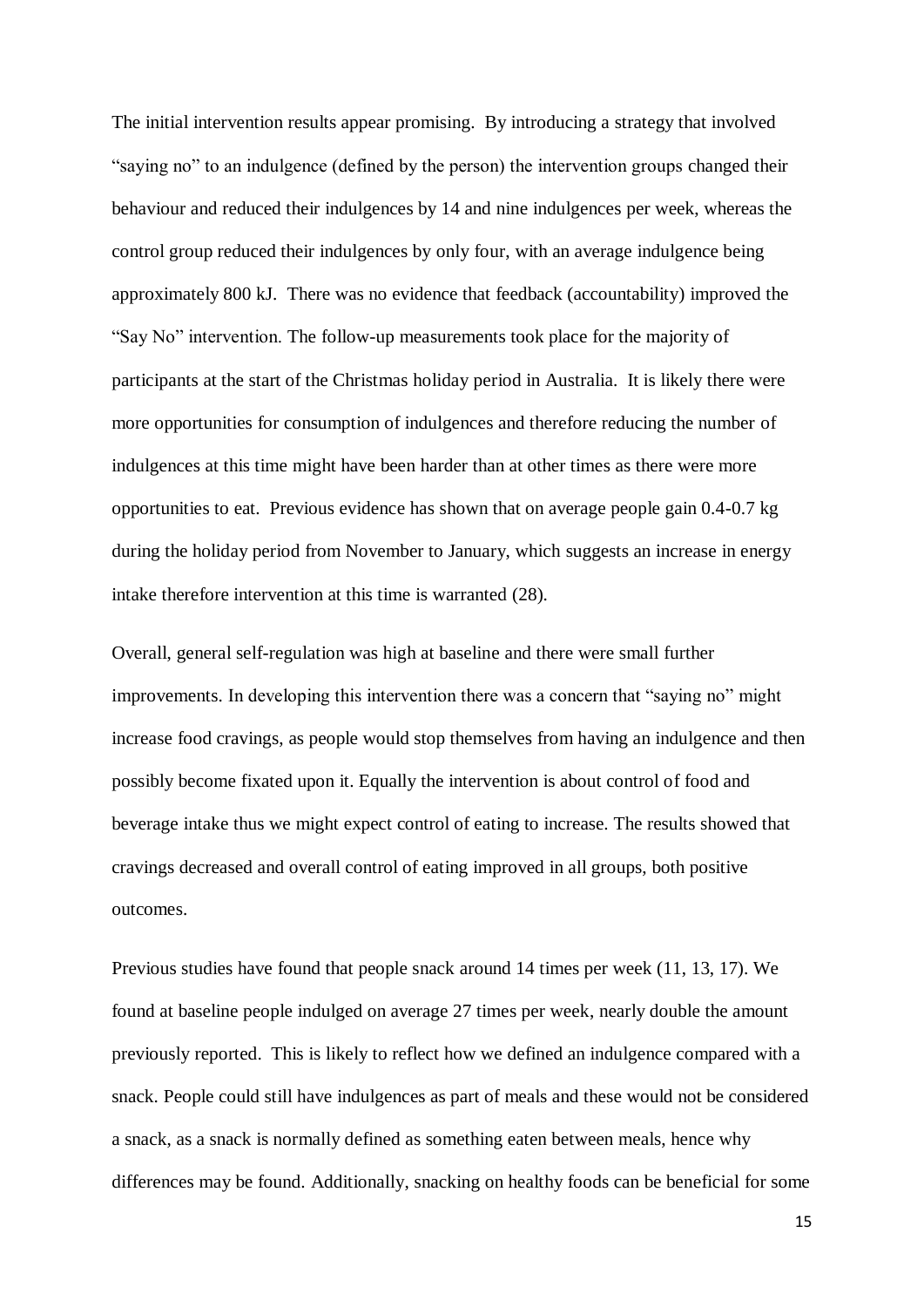people as a strategy to help with hunger and achieve recommended nutrient consumption(29, 30).

We hypothesised that if participants "said no" seven times per week they would reduce their intake by around 10,000 kJ per week. The self-monitoring group, on average, achieved this and reduced indulgences by 14. The reduction in indulgences was higher than we hypothesised and this may be partly explained by the indulgences consumed in this study being of less energy and consisting of 830 kJ on average compared to 1368-1690 kJ reported in previous studies (11, 13, 17). However, a substantive amount of energy was consumed through indulgences and the most common indulgences were sweet foods/bakery items, alcohol and chocolate.

Hill and colleagues have suggested that a 420 kJ reduction in intake per day could prevent weight gain in most of the population (31). Here we showed that participants reduced the number of indulgences they ate and in the intervention groups this was a change of 1090 kJ per day. Weight change here was small, ranging from -0.3 kg to -0.9 kg in the intervention groups over eight weeks. However, using Hill and colleagues' calculation for preventing weight gain a reduction of approximately five indulgences per week compared to the control group could be clinically significant which may help prevent the population gaining further weight. On the basis of the variance observed here the value of a full effectiveness trial is questionable. However standard deviations in small feasibility trials should not be relied on to indicate future sample sizes (32). Most of the other feasibility assessments were positive and there are aspects of the intervention that can be refined including the feedback mechanism (text messages), improvement of diary completion and methods to follow-up participants.

#### **Strengths and Limitations**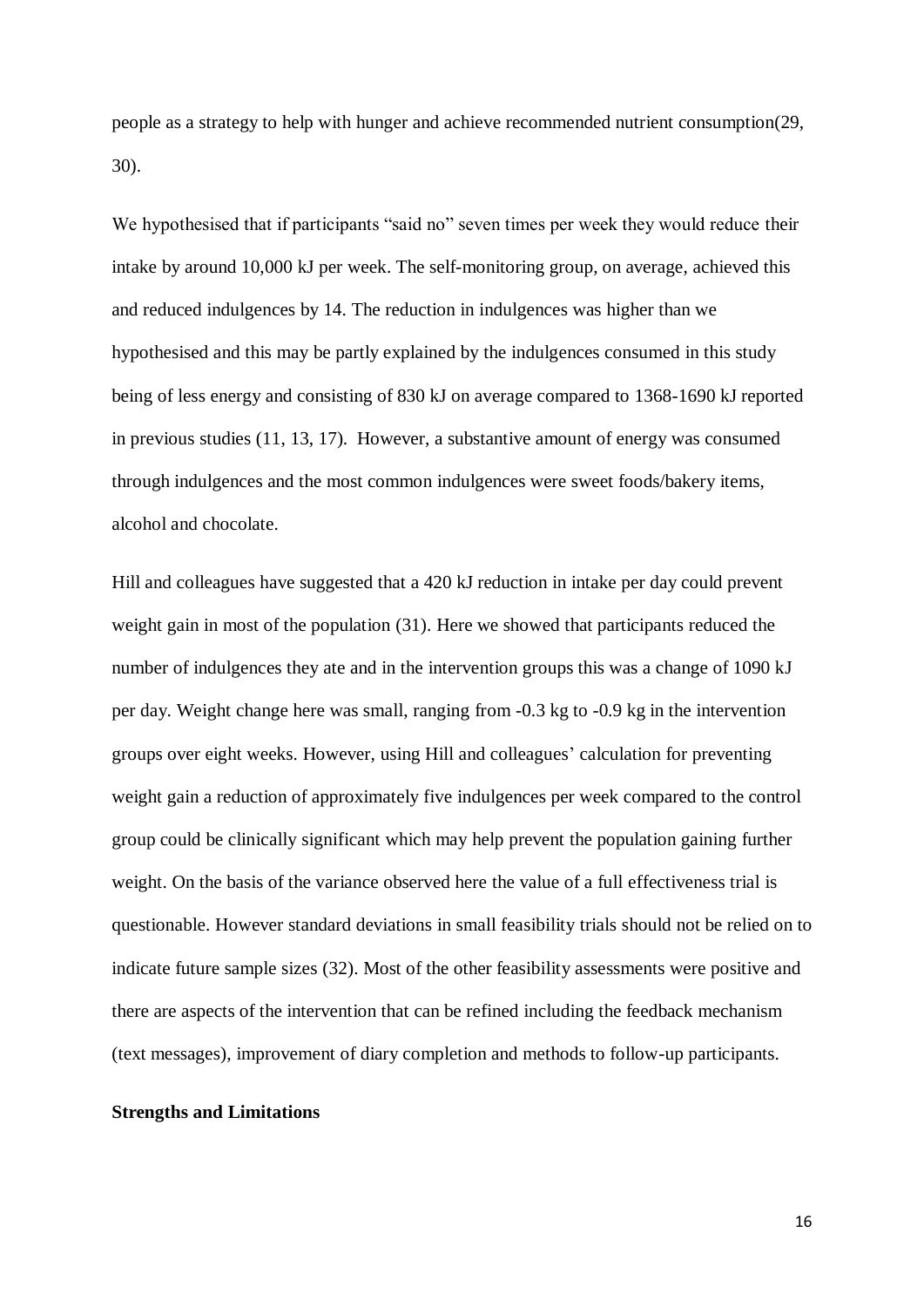This was a novel intervention for which we tested its feasibility. Recruitment was straightforward, which suggests the topic is of interest and importance to people. This type of intervention could be implemented in practice by health teams or as a public health message. The study had an 80% follow-up rate and participants engaged in the study as determined by completing the questionnaires, sending text messages and the reductions in the indulgences they consumed.

However, assessing diet is difficult and defining an indulgence was problematic. For this study, participants were asked to define what an indulgence was for them and they might have changed their mind during the study, although anecdotally there was no evidence of this. We did consider using the term discretionary foods. However an individual might not identify discretionary foods as indulgences as these might be part of their normal diet. The alternative is to record everything that a person consumes. This is time consuming and a person may not record everything that they eat (28, 33). In addition, being an open study, there could have been demand characteristics in play, as all participants knew the outcomes that were expected. The observed differences in behavioural outcomes between intervention and control arms therefore need further examination in a controlled trial.

#### **Conclusions**

This intervention was feasible and acceptable to participants. The measures used were appropriate and progression could be undertaken after some refinements to a full trial design. The trial identified some methodological challenges that should be addressed for an effectiveness trial. These are, as examples, improvements in indulgence diary completion, the use of self-monitoring diaries throughout the intervention, and the feedback mechanism (i.e. text messages). It is valuable to explore interventions that help people to moderate their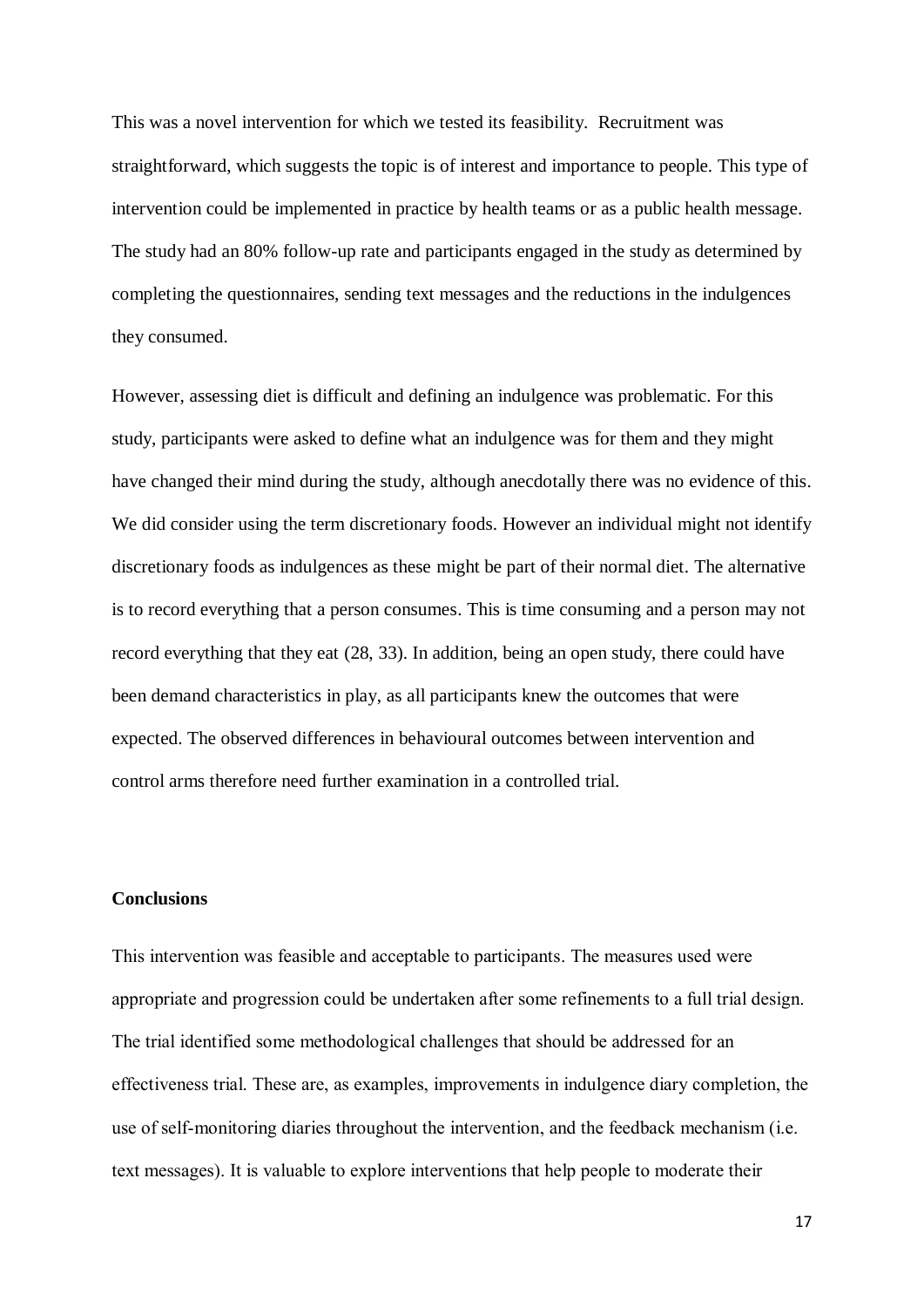indulgent or discretionary eating episodes. The environment facilitates discretionary eating and though this could be altered any such broad changes are slow in happening. Therefore strategies that people can incorporate into their lives that help in the self-determination of food choices and consumption are urgently needed. The present intervention may describe one of these but will need further development.

#### **Acknowledgments**

Thank you to staff at the Boden Institute, James Gerofi, Lisa Leung and Mackenzie Fong, for their assistance with the trial. Thank you to Dr Jeremy Howick for looking at earlier versions of the paper. CM is supported by the NIHR Biomedical Research Centre.

## **References**

1. Swinburn BA, Sacks G, Hall KD, McPherson K, Finegood DT, Moodie ML, et al. The global obesity pandemic: shaped by global drivers and local environments. The Lancet. 2011;378(9793):804-14.

2. Batis C, Rivera J, Popkin B, Taillie L. First-Year Evaluation of Mexico's Tax on Nonessential Energy-Dense Foods: An Observational Study. PLoS Med. 2016;13(7).

3. Gearhardt A, Grilo C, DiLeone R, Brownell K, Potenza M. Can food be addictive? Public health and policy implications. Addiction. 2011;106(7):1208-12.

4. Bes-Rastrollo M, van Dam RM, Martinez-Gonzalez M, Li T, Sampson L, Hu F. Prospective study of dietary energy density and weight gain in women. The American Journal of Clinical Nutrition. 2008;88(3):769-77.

5. Prentice AM, Jebb S. Fast foods, energy density and obesity: a possible mechanistic link. Obesity Reviews. 2003;4(4):187-94.

6. O. Hill J, Peters J. Environmental Contributions to the Obesity Epidemic. Science. 1998;280(5368):1371-4.

7. Swinburn B, Caterson I, Seidell J, James W. Diet, nutrition and the prevention of excess weight gain and obesity. Public Health Nutrition. 2004;7(1A):123-46.

8. Australian Government Department of Health. What are discretionary food choices? Australia2017 [updated 16/05/2017. Available from: [https://www.eatforhealth.gov.au/food](https://www.eatforhealth.gov.au/food-essentials/discretionary-food-and-drink-choices)[essentials/discretionary-food-and-drink-choices.](https://www.eatforhealth.gov.au/food-essentials/discretionary-food-and-drink-choices)

9. O'Neil C, Keast D, Fulgoni Iii V, Nicklas T. Food sources of energy and nutrients among adults in the US: NHANES 2003-2006. Nutrients. 2012;4:2097-120.

10. Australian Bureau of Statistics. Australian Health Survey: Nutrition First Results - Foods and Nutrients, 2011-12. 2015.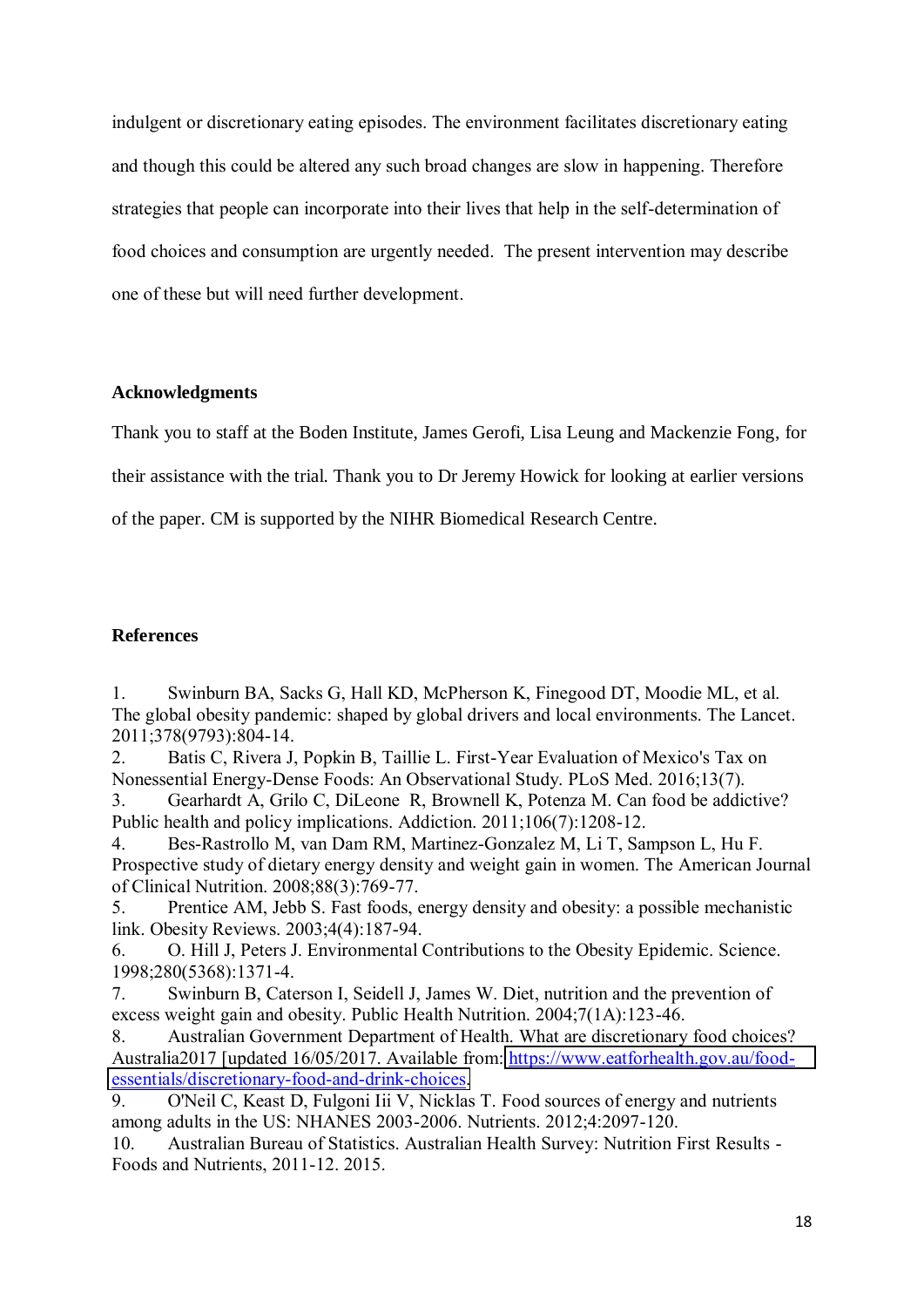11. Adriaanse M, de Ridder D, de Wit J. Finding the Critical Cue: Implementation Intentions to Change One's Diet Work Best When Tailored to Personally Relevant Reasons for Unhealthy Eating. Personality and Social Psychology Bulletin. 2009 January 1, 2009;35(1):60-71.

12. Verhoeven AAC, Adriaanse MA, Evers C, de Ridder DTD. The power of habits: Unhealthy snacking behaviour is primarily predicted by habit strength. British Journal of Health Psychology. 2012;17(4):758-70.

13. Schüz B, Schüz N, Ferguson SG. It's the power of food: individual differences in food cue responsiveness and snacking in everyday life. International Journal Behaviour Nutrition Physical Activity. 2015;12(149).

14. WHO/FAO. Diet Nutrition and the Prevention of Chronic Diseases. Geneva; 2003. 15. Zheng M, Rangan A, Meertlens B, Wu J. Changes in typical portion sizes of commonly consumed discretionary foods among Australian sdults from 1995 to 2011-2012. Nutrients. 2017;9(6):577.

16. Grieger J, Wycherley T, Johnson B, Golley R. Discrete strategies to reduce intake of discretionary food choices: a scoping review. International Journal Behavioral Nutrition Physical Activity. 2016;13(57).

17. Verhoeven AAC, Adriaanse MA, de Vet E, Fennis BM, de Ridder DTD. Identifying the 'if' for 'if-then' plans: Combining implementation intentions with cue-monitoring targeting unhealthy snacking behaviour. Psychology & Health. 2014 2014/12/02;29(12):1476-92.

18. Andrade J, Khalil M, Dickson J, May J, Kavanagh D. Functional Imagery Training to reduce snacking: Testing a novel motivational intervention based on Elaborated Intrusion theory. Appetite. 2016;100:256-62.

19. Robinson E, Harris E, Thomas JG, Aveyard P, Higgs S. Reducing high calorie snack food in young adults: a role for social norms and health based messages. Int J Behav Nutr Phys Act. 2013;5(10):73.

20. Madigan CD, Daley A, Lewis A, Aveyard P, Jolly K. Is self-weighing an effective tool for weight loss: a systematic literature review and meta-analysis. International Journal of Behavior Nutrition and Physical Activity. 2015;12(104).

21. Burke LE, Wang J, Sevick MA. Self – monitoring in weight loss: a systematic review of the literature. American Dietetic Association. 2011;111:92-102.

22. Michie S, Whittington C, Hamoudi Z, Zarnani F, Tober G, West R. Identification of behaviour change techniques to reduce excessive alcohol consumption. Addiction. 2012;107(8):1431-40.

23. Kanfer FH. Self-monitoring: methodological limitations and clinical applications. Journal of Consulting and Clinical Applications. 1970;35:148-52.

24. van Baak M, Larsen T, Jebb S, Martinez A, Saris W, Handjieva-Darlenska T, et al. Dietary Intake of Protein from Different Sources and Weight Regain, Changes in Body Composition and Cardiometabolic Risk Factors after Weight Loss: The DIOGenes Study. Nutrients. 2017;9(12):1326.

25. Dalton M, Blundell J, Finlayson GS. Examination of food reward and energy intake under laboratory and free-living conditions in a trait binge eating subtype of obesity. Frontiers in Psychology. 2013 2013-October-21;4. English.

26. Dalton M, Finlayson G, Hill A, Blundell J. Preliminary validation and principal components analysis of the Control of Eating Questionnaire (CoEQ) for the experience of food craving. European Journal of Clinical Nutrition. 2015;69(12):1313-7.

27. Carey KB, Neal DJ, Collins SE. A psychometric analysis of the self-regulation questionnaire. Addictive Behaviors. 2004;29:253-60.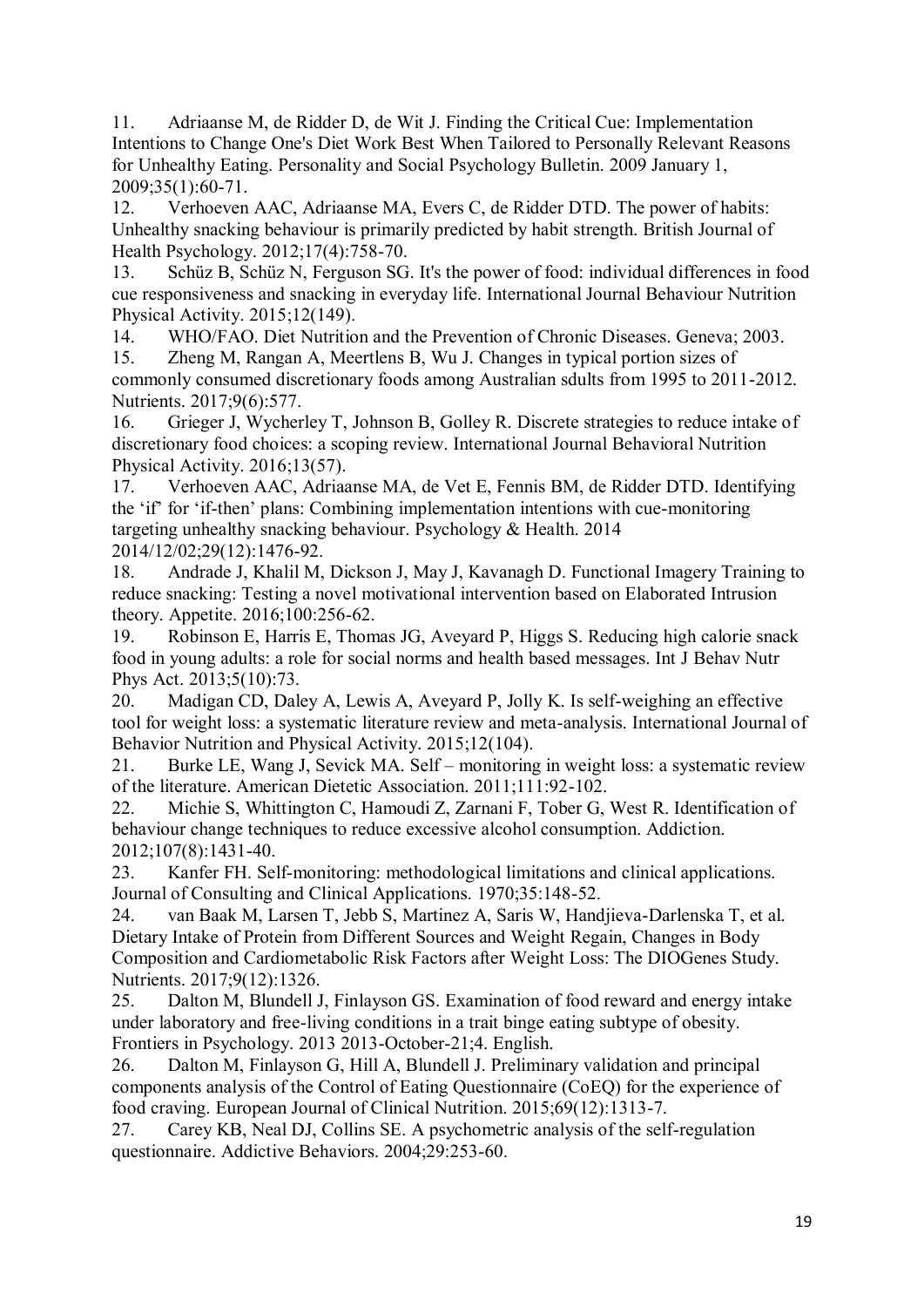28. Schoeller DA. The effect of holiday weight gain on body weight. Physiology  $\&$ Behavior. 2014 (134):66-9.

29. Kerver J, Yang E, Obayashi S, Bianchi L, Song W. Meal and snack patterns are associated with dietary intake of energy and nutrients in US adults. Journal of American Dietetic Association. 2006;106(1):46-53.

30. Leidy H, Campbell W. The effect of eating frequency on appetite control and food intake: brief synopsis of controlled feeding studies. Journal of Nutrition. 2011;141(1):154-7.

31. Hill JO, Wyatt HR, Reed GW, Peters JC. Obesity and the Environment: Where Do We Go from Here? Science. 2003;299(5608):853-5.

32. Kraemer H, Mintz J, Noda A, Tinklenberg J, Yesavage J. Caution Regarding the Use of Pilot Studies to Guide Power Calculations for Study Proposals. Arch Gen Psychiatry. 2006;63(5):484-9.

33. Cook A, Pryer J, Shetty P. The problem of accuracy in dietary surveys. Analysis of the over 65 UK National Diet and Nutrition Survey. Journal of Epidemiology and Community Health. 2000;54(8).

34. Michie S, Ashford S, Sniehotta FF, Dombrowski SU, Bishop A, French DPPH. A refined taxonomy of behaviour change techniques to help people change their physical activity and healthy eating behaviours – the CALO-RE taxonomy. Psychology & Health. 2011;26:1479-98.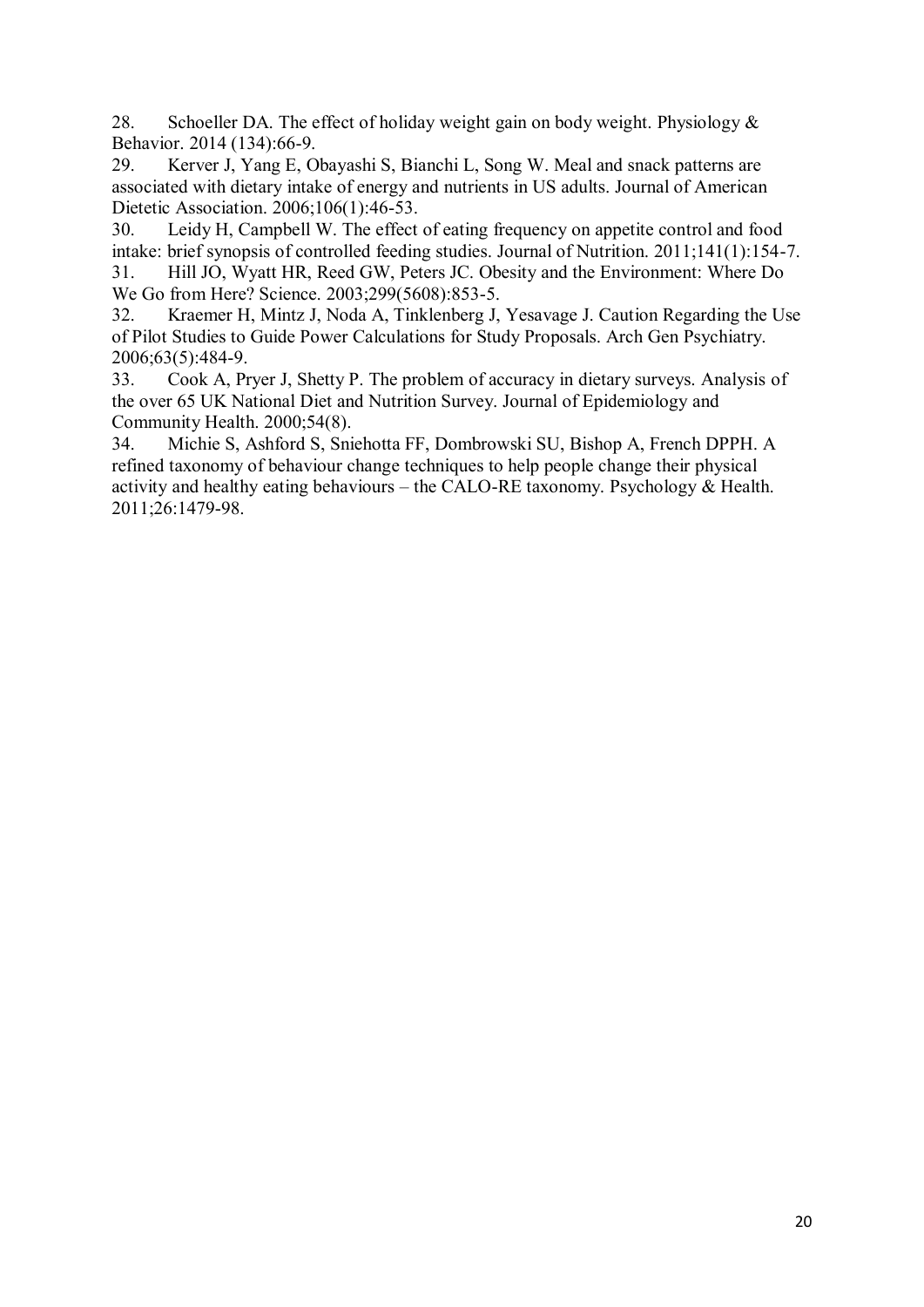**Table 1: Behavioural change techniques used in the intervention based on CAL-ORE taxonomy(34)** 

| <b>Behavioural technique</b>                                                       | <b>Definition</b>                                                                                                                                                                                                                                                                                                                                                                                                                                                                                                   |  |  |  |  |
|------------------------------------------------------------------------------------|---------------------------------------------------------------------------------------------------------------------------------------------------------------------------------------------------------------------------------------------------------------------------------------------------------------------------------------------------------------------------------------------------------------------------------------------------------------------------------------------------------------------|--|--|--|--|
| <b>Control Group</b>                                                               |                                                                                                                                                                                                                                                                                                                                                                                                                                                                                                                     |  |  |  |  |
|                                                                                    | Participants were instructed to complete the control                                                                                                                                                                                                                                                                                                                                                                                                                                                                |  |  |  |  |
| Use follow-up prompts                                                              | of eating questionnaire every four days.                                                                                                                                                                                                                                                                                                                                                                                                                                                                            |  |  |  |  |
| <b>Self-monitoring Group</b>                                                       |                                                                                                                                                                                                                                                                                                                                                                                                                                                                                                                     |  |  |  |  |
| Goal setting                                                                       | Participants were instructed to "Say No" seven times<br>across a week.                                                                                                                                                                                                                                                                                                                                                                                                                                              |  |  |  |  |
| Prompt self-monitoring of behavioural                                              | Participants were instructed to record the numbers of                                                                                                                                                                                                                                                                                                                                                                                                                                                               |  |  |  |  |
| outcome                                                                            | times they "said no" in the diary provided.                                                                                                                                                                                                                                                                                                                                                                                                                                                                         |  |  |  |  |
| Provide information on the<br>consequences of behaviour in general                 | Participants were given the following information:<br>'We live in an environment that promotes<br>opportunities to eat and drink when we are not<br>always hungry. As we live in an environment where<br>there are many opportunities to eat and drink<br>sometimes we need to "say no" to indulgent foods<br>and drinks to control our weight.                                                                                                                                                                     |  |  |  |  |
| Provide information on where and<br>when to perform the behaviour                  | Participants were given the following<br>instructions: "We are asking you to "say no"<br>seven times across the week. You can decide<br>which indulgences you would like to "say no"<br>to as we don't want to be prescriptive because<br>everyone's eating behaviours are different. We<br>also don't want you to "say no" to everything<br>as that would be very hard to continue with in<br>the longer term. It also means that you can still<br>have indulgences but control how many<br>indulgences you have." |  |  |  |  |
| Use follow-up prompts                                                              | Participants were instructed to complete the control<br>of eating questionnaire every four days.                                                                                                                                                                                                                                                                                                                                                                                                                    |  |  |  |  |
| <b>Self-monitoring and Feedback Group</b>                                          |                                                                                                                                                                                                                                                                                                                                                                                                                                                                                                                     |  |  |  |  |
| The same techniques as group two<br>were used and the additional<br>techniques of: |                                                                                                                                                                                                                                                                                                                                                                                                                                                                                                                     |  |  |  |  |
| Feedback on behaviour                                                              | Participants were asked to send a photograph or<br>message to the research team of what they "said no"<br>to. The research team then provided tailored<br>feedback messages.                                                                                                                                                                                                                                                                                                                                        |  |  |  |  |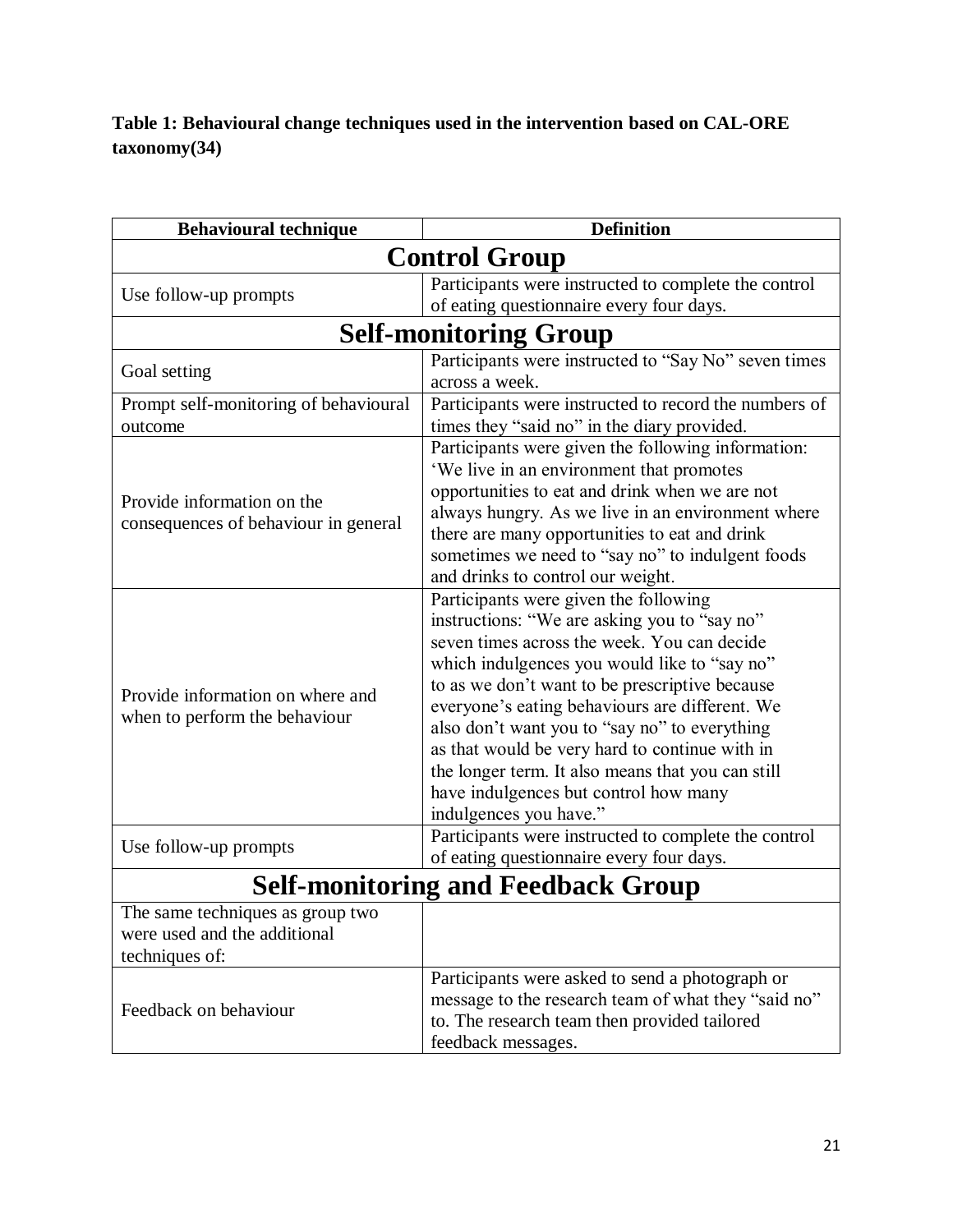|                                  | Total n=45 | <b>Control group</b><br>$n=15$ | <b>Self-monitoring</b><br>$n=15$ | Self-<br>monitoring and<br>feedback n=15 |
|----------------------------------|------------|--------------------------------|----------------------------------|------------------------------------------|
| Age mean (SD)                    | 53.7(11.7) | 56.7 (10.9)                    | 55.1(9.7)                        | 49.5 (13.5)                              |
| <b>Male</b> $n$ $%$              | 12(26.7)   | 4(26.7)                        | 5(33.3)                          | 3(20.0)                                  |
| <b>Baseline BMI</b> mean (SD)    | 32.3(4.1)  | 32.4(4.1)                      | 32.3(4.9)                        | 32.1(3.3)                                |
| White participants $n$ (%)       | 38 (84.4)  | 14(93.3)                       | 11(73.3)                         | 13 (86.7)                                |
| <b>Health conditions</b> $n$ (%) |            |                                |                                  |                                          |
| Type 1 diabetes                  | 1(2.2)     | 1(6.7)                         | $\Omega$                         | $\overline{0}$                           |
| Type 2 diabetes                  | 3(6.7)     | $\mathbf{0}$                   | 3(20.0)                          | 0                                        |
| Insulin Resistance (self-        | 1(2.2)     | 1(6.7)                         | $\theta$                         | $\overline{0}$                           |
| reported)                        | 5(11.1)    | 3(20.0)                        | 1(6.7)                           | 1(6.7)                                   |
| Hypertension                     | 3(6.7)     | $\boldsymbol{0}$               | 1(6.7)                           | 2(13.3)                                  |
| Asthma                           | 1(2.2)     | $\overline{0}$                 | 1(6.7)                           | $\boldsymbol{0}$                         |
| Osteoarthritis                   | 20(44.4)   | 7(46.7)                        | 5(33.3)                          | 8(53.3)                                  |
| None                             | 2(4.4)     | 1(6.7)                         | $\Omega$                         | 1(6.7)                                   |
| Other                            | 9(20.0)    | 2(13.3)                        | 4(26.7)                          | 3(20.0)                                  |
| Multiple conditions              |            |                                |                                  |                                          |
| Taking medication n (%)          | 26(57.8)   | 10(66.7)                       | 8(53.3)                          | 8(53.3)                                  |
| Occupation $n$ $(\%)$            |            |                                |                                  |                                          |
| Employed                         | 33(73.3)   | 9(60.0)                        | 12(80.0)                         | 12(80.0)                                 |
| Retired                          | 10(22.2)   | 5(33.3)                        | 3(20.0)                          | 2(13.3)                                  |
| Student                          | 1(2.2)     | 0(0)                           | 0(0)                             | 1(6.7)                                   |
| <b>Missing</b>                   | 1(2.2)     | 1(6.7)                         | 0(0)                             | 0(0)                                     |

# **Table 2: Baseline characteristics of participants**